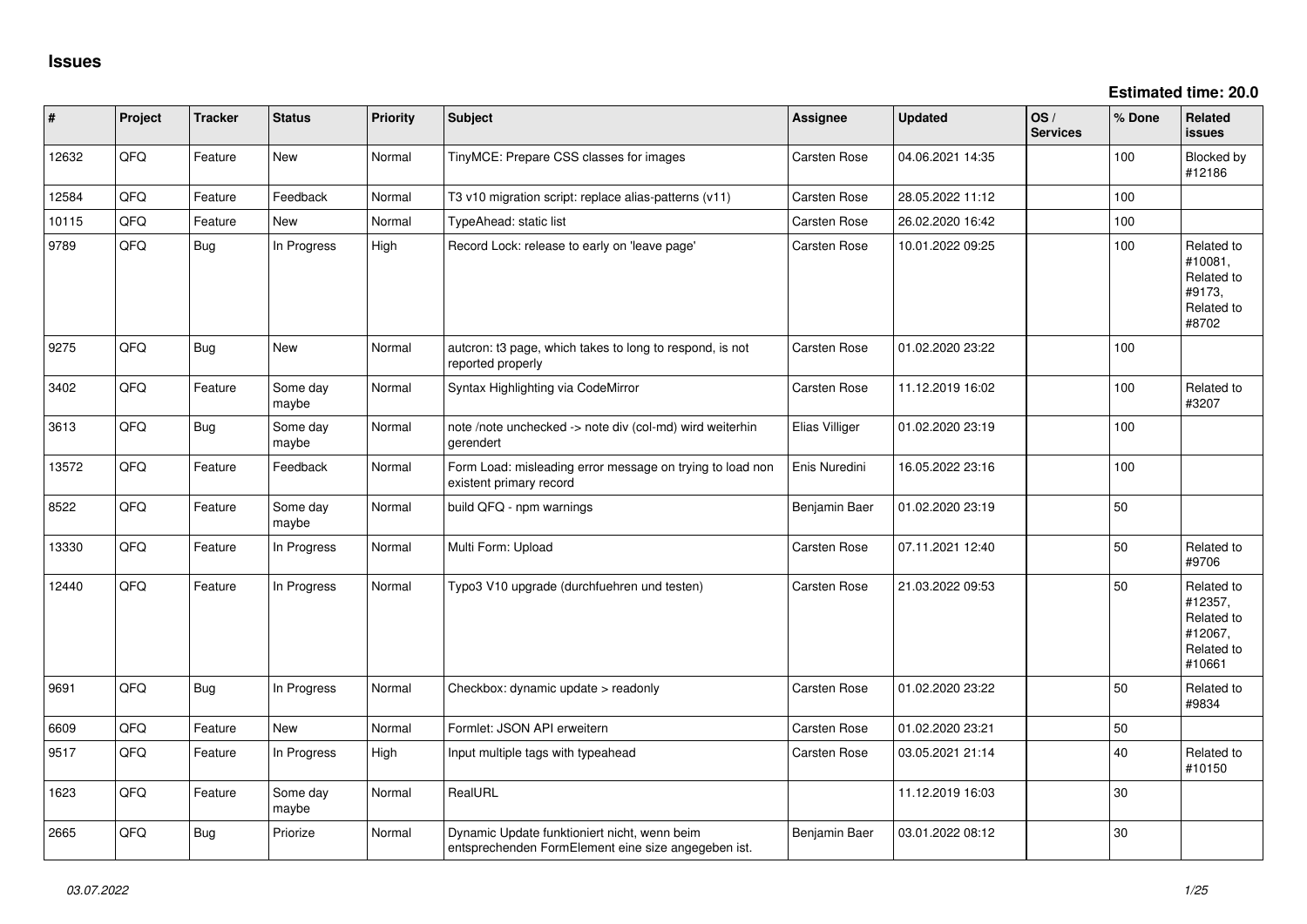| #     | Project | <b>Tracker</b> | <b>Status</b>     | <b>Priority</b> | Subject                                                                    | <b>Assignee</b> | <b>Updated</b>   | OS/<br><b>Services</b> | % Done      | Related<br>issues                           |
|-------|---------|----------------|-------------------|-----------------|----------------------------------------------------------------------------|-----------------|------------------|------------------------|-------------|---------------------------------------------|
| 10793 | QFQ     | Feature        | In Progress       | Normal          | Update NPM Packages                                                        | Carsten Rose    | 07.09.2021 13:25 |                        | 30          |                                             |
| 12156 | QFQ     | Feature        | New               | Normal          | Form: Optional disable 'leave page'                                        |                 | 03.05.2021 20:45 |                        | $\mathbf 0$ |                                             |
| 12135 | QFQ     | Feature        | <b>New</b>        | Normal          | Subrecord: Notiz                                                           |                 | 24.04.2021 16:58 |                        | $\mathbf 0$ |                                             |
| 12039 | QFQ     | Feature        | New               | Normal          | Missing htmlSpecialChar() in pre processing on form submit                 |                 | 18.02.2021 00:09 |                        | $\Omega$    | Related to<br>#14320                        |
| 12038 | QFQ     | Feature        | <b>New</b>        | Normal          | a) STORE_VAR: filenameOnlyStripUniq, b) SP:<br>QSTRIPUNIQ()                |                 | 17.02.2021 23:55 |                        | $\Omega$    |                                             |
| 11850 | QFQ     | Feature        | New               | Urgent          | Wizard Form: basierend auf einer Tabelle eine Form<br>anlegen.             |                 | 03.05.2021 21:12 |                        | $\Omega$    | Blocked by<br>#8082                         |
| 11716 | QFQ     | Feature        | <b>New</b>        | Normal          | Form an beliebiger Stelle im Report anzeigen                               |                 | 09.12.2020 09:47 |                        | $\mathbf 0$ |                                             |
| 11715 | QFQ     | Bug            | New               | Normal          | acceptZeroAsRequired and requiredOffButMark do not<br>coincide             |                 | 08.12.2020 12:13 |                        | $\Omega$    |                                             |
| 11535 | QFQ     | Feature        | New               | Normal          | Ability to create SQL columns in frontend QFQ forms                        |                 | 17.11.2020 12:11 |                        | $\mathbf 0$ |                                             |
| 11534 | QFQ     | Feature        | New               | Normal          | Report: Action on selected rows - Table batchprocessing<br>feature         |                 | 18.11.2020 08:15 |                        | l 0         |                                             |
| 11522 | QFQ     | Bug            | New               | Normal          | Aus/Einblenden von Reitern                                                 |                 | 13.11.2020 14:58 |                        | $\Omega$    |                                             |
| 11195 | QFQ     | Bug            | <b>New</b>        | Low             | Dynamic Update: Note not updated if new text is empty<br>(v20.4)           |                 | 25.09.2020 11:14 |                        | $\Omega$    |                                             |
| 10890 | QFQ     | Bug            | <b>New</b>        | Normal          | AutoCron hangs                                                             |                 | 20.07.2020 13:56 |                        | $\Omega$    |                                             |
| 10874 | QFQ     | Feature        | <b>New</b>        | Normal          | Erstellen eines Foreign Keys in der Tabelle "FormElement"                  |                 | 13.07.2020 10:11 |                        | $\mathbf 0$ |                                             |
| 10766 | QFQ     | Bug            | New               | High            | Radiobutton / parameter.buttonClass=btn-default: dynamic<br>update         |                 | 03.05.2021 21:12 |                        | $\Omega$    | Related to<br>#11237                        |
| 10763 | QFQ     | Feature        | <b>New</b>        | Normal          | form accessed and submitted despite logout?                                |                 | 16.06.2020 11:43 |                        | $\mathbf 0$ |                                             |
| 10759 | QFQ     | Bug            | New               | Normal          | emptyMeansNull - Feld falsch aktualisiert                                  |                 | 12.11.2020 23:45 |                        | $\Omega$    |                                             |
| 10738 | QFQ     | Feature        | Some day<br>maybe | Normal          | CORS headers for external API requests                                     |                 | 10.06.2020 14:00 |                        | $\mathbf 0$ |                                             |
| 10384 | QFQ     | Feature        | New               | Normal          | Parameter Exchange QFQ Instances                                           |                 | 07.05.2020 09:38 |                        | $\mathbf 0$ |                                             |
| 10345 | QFQ     | Feature        | New               | Normal          | Templates - Patterns QFQ Style                                             |                 | 03.05.2021 21:01 |                        | $\Omega$    | Related to<br>#10713                        |
| 10324 | QFQ     | Bug            | <b>New</b>        | Normal          | Excel Export mit Template funktioniert nur, wenn Template<br>vor uid kommt |                 | 30.03.2020 11:20 |                        | $\Omega$    | Related to<br>#10257                        |
| 10114 | QFQ     | Feature        | New               | High            | Symbol (Link): 'G:' (Glyphicon) replaced by 'i:' (icon)                    |                 | 07.12.2021 17:19 |                        | $\Omega$    | Related to<br>#3797,<br>Related to<br>#4194 |
| 9855  | QFQ     | <b>Bug</b>     | New               | Normal          | <b>Required Check</b>                                                      |                 | 01.02.2020 15:56 |                        | 0           |                                             |
| 9853  | QFQ     | Feature        | New               | Normal          | Check das SQL / QFQ / Mail Logfile geschrieben wird                        |                 | 09.01.2020 11:15 |                        | 0           |                                             |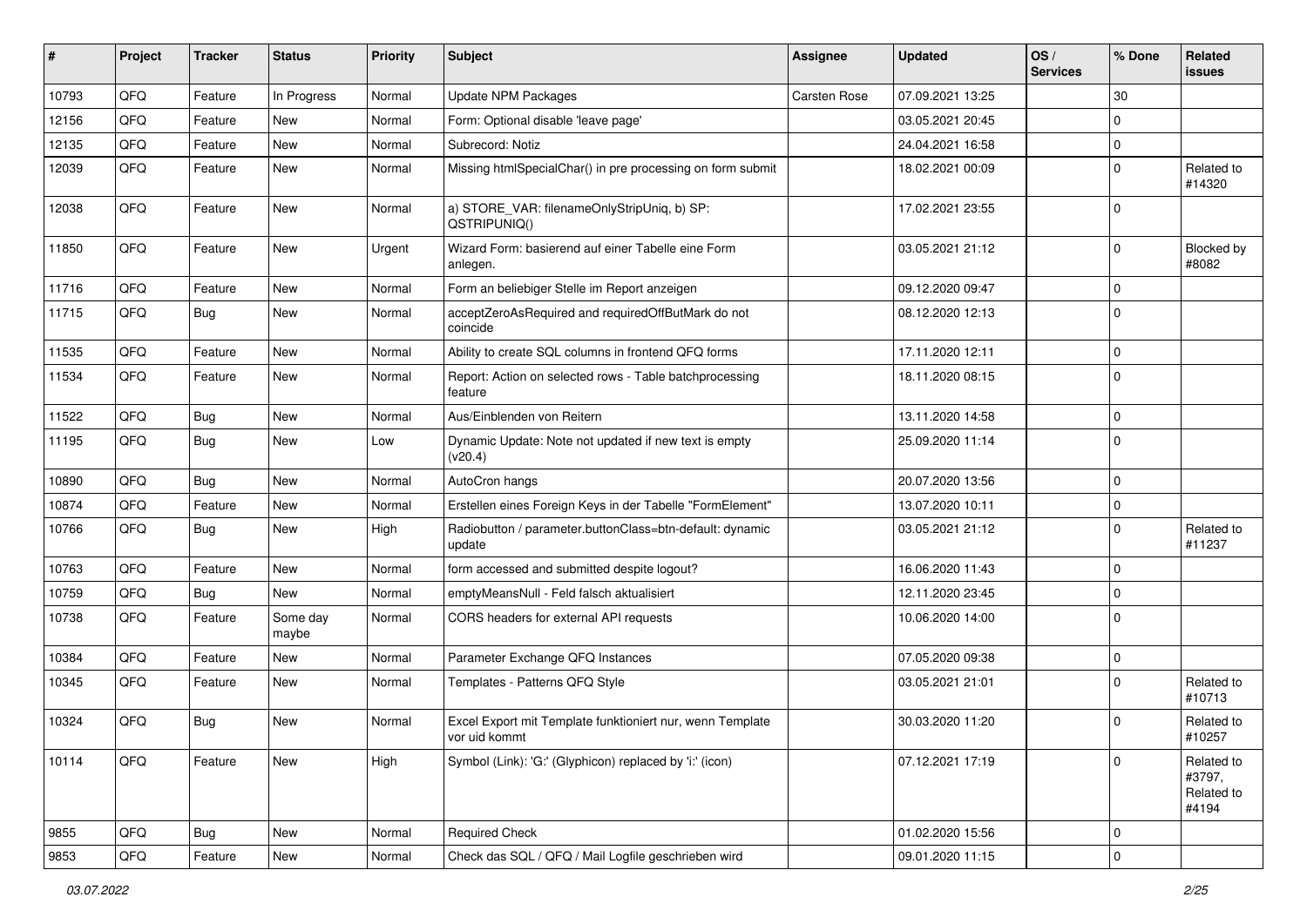| #    | Project | <b>Tracker</b> | <b>Status</b>     | <b>Priority</b> | <b>Subject</b>                                                                       | <b>Assignee</b> | <b>Updated</b>   | OS/<br><b>Services</b> | % Done       | Related<br>issues   |
|------|---------|----------------|-------------------|-----------------|--------------------------------------------------------------------------------------|-----------------|------------------|------------------------|--------------|---------------------|
| 9126 | QFQ     | Bug            | Some day<br>maybe | Normal          | hidden Form elements are present in page source                                      |                 | 02.01.2021 18:41 |                        | $\Omega$     |                     |
| 9024 | QFQ     | Bug            | Some day<br>maybe | Normal          | QFQ Einarbeitung                                                                     |                 | 01.02.2020 15:56 |                        | $\Omega$     |                     |
| 9020 | QFQ     | Bug            | Some day<br>maybe | Normal          | radio mit buttonClass und dynamicUpdate lassen sich nicht<br>kombinieren             |                 | 11.12.2019 16:01 |                        | $\Omega$     |                     |
| 8056 | QFQ     | Feature        | Some day<br>maybe | Normal          | Termin Organisation (Reservation)                                                    |                 | 01.02.2020 23:19 |                        | $\Omega$     | Related to<br>#8658 |
| 7921 | QFQ     | Feature        | Some day<br>maybe | Normal          | Rest API Export: URL kuerzer machen                                                  |                 | 01.02.2020 23:19 |                        | $\mathbf{0}$ |                     |
| 7402 | QFQ     | Bug            | Some day<br>maybe | Normal          | thumbnail cache: outdated picture when permission denied<br>and permission resolved. |                 | 01.02.2020 23:20 |                        | $\Omega$     |                     |
| 7281 | QFQ     | <b>Bug</b>     | Some day<br>maybe | Normal          | Subrecords: on large screen separator line too short                                 |                 | 01.02.2020 23:19 |                        | $\Omega$     |                     |
| 7278 | QFQ     | Feature        | Some day<br>maybe | Normal          | Form: Wert vordefinieren der immer gesetzt wird                                      |                 | 02.05.2021 09:27 |                        | $\Omega$     |                     |
| 7229 | QFQ     | Feature        | Some day<br>maybe | Normal          | New FormElement.type: Button                                                         |                 | 01.02.2021 12:32 |                        | $\Omega$     |                     |
| 7108 | QFQ     | Feature        | Some day<br>maybe | Normal          | <b>QFQ Wrap Elements</b>                                                             |                 | 11.12.2019 16:01 |                        | $\Omega$     |                     |
| 7106 | QFQ     | Feature        | Some day<br>maybe | Normal          | Beispiel Nummerierung von Rows in Report                                             |                 | 11.12.2019 16:01 |                        | $\Omega$     |                     |
| 7105 | QFQ     | Feature        | Some day<br>maybe | Normal          | Beispiel wie man in einer zweiten Tabelle speichert.                                 |                 | 11.12.2019 16:01 |                        | $\mathbf 0$  |                     |
| 7104 | QFQ     | Feature        | Some day<br>maybe | Normal          | Manual: hint about escaping if '\r' appears in mail body                             |                 | 11.12.2019 16:01 |                        | $\Omega$     |                     |
| 7101 | QFQ     | Bug            | Some day<br>maybe | Normal          | 'form' in SIP and 'report' - breaks                                                  |                 | 01.02.2020 23:20 |                        | $\mathbf 0$  |                     |
| 7100 | QFQ     | Feature        | Some day<br>maybe | Normal          | Download: log access, max downloads, time limit                                      |                 | 01.02.2020 23:19 |                        | $\Omega$     |                     |
| 6992 | QFQ     | Feature        | Some day<br>maybe | Normal          | DB exception: Syntax Highlight                                                       |                 | 11.12.2019 16:01 |                        | $\Omega$     | Related to<br>#5450 |
| 6704 | QFQ     | Feature        | Some day<br>maybe | Normal          | Upload Mode: Bilder in Notizen rechts sollen aktuellen<br>Upload repräsentieren.     |                 | 01.02.2020 23:19 |                        | $\Omega$     | Related to<br>#3264 |
| 6515 | QFQ     | Feature        | Some day<br>maybe | Normal          | Formular: Felder dynamisch ein/ausblenden                                            |                 | 11.12.2019 16:02 |                        | $\mathbf 0$  |                     |
| 6299 | QFQ     | Feature        | Some day<br>maybe | Normal          | Attack detection: log table with invalid SIP access                                  |                 | 11.12.2019 16:02 |                        | $\Omega$     | Related to<br>#3947 |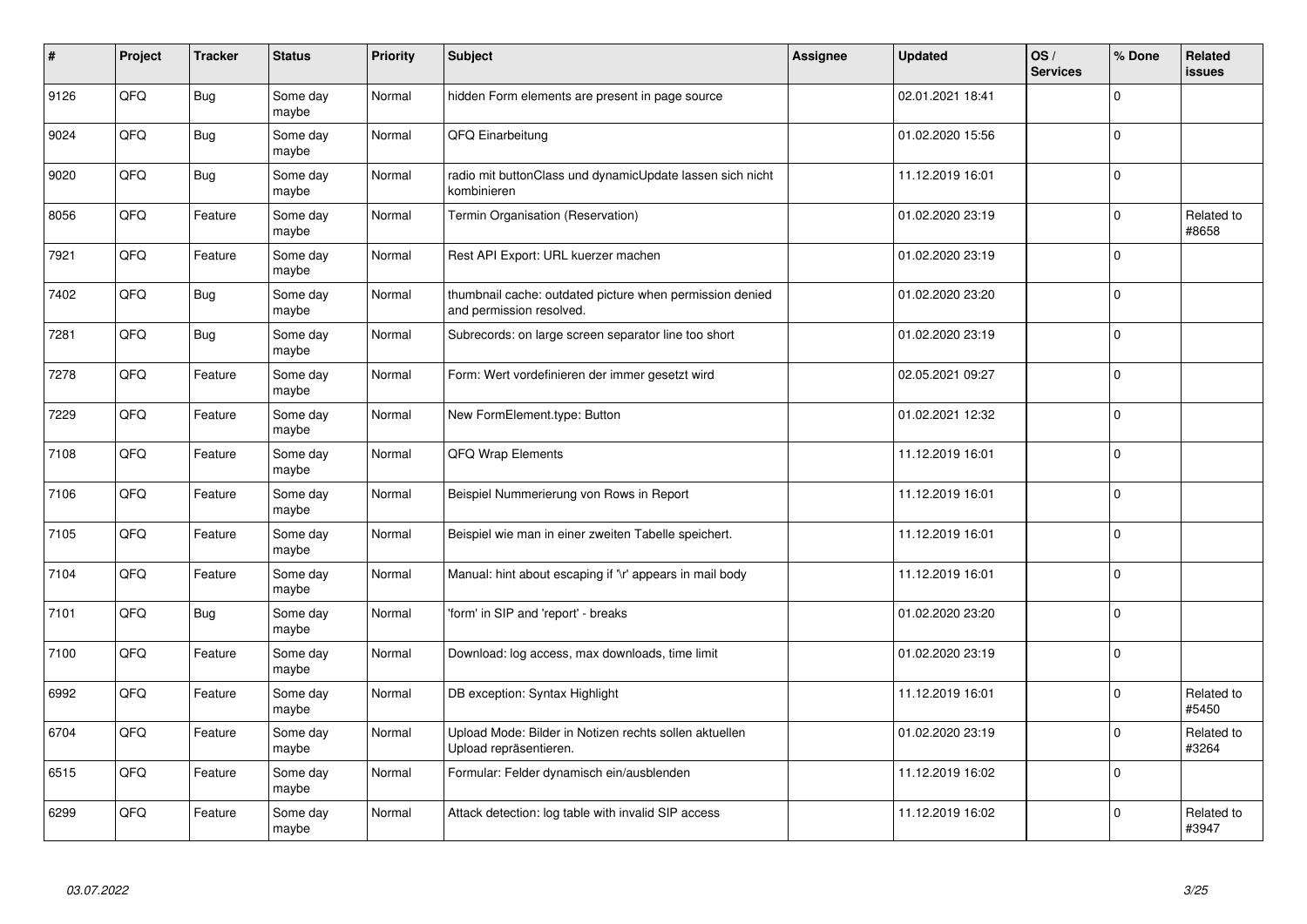| $\vert$ # | Project | <b>Tracker</b> | <b>Status</b>     | <b>Priority</b> | <b>Subject</b>                                                                    | Assignee | <b>Updated</b>   | OS/<br><b>Services</b> | % Done      | Related<br><b>issues</b> |
|-----------|---------|----------------|-------------------|-----------------|-----------------------------------------------------------------------------------|----------|------------------|------------------------|-------------|--------------------------|
| 6288      | QFQ     | Feature        | Some day<br>maybe | Normal          | Best Practice: Erklaeren wie man ein Formular ganz in<br>'weiss' erstellen kann   |          | 11.12.2019 16:02 |                        | $\Omega$    |                          |
| 6084      | QFQ     | Feature        | Some day<br>maybe | Normal          | New escape type: 'D' - convert date                                               |          | 01.02.2020 23:19 |                        | $\Omega$    |                          |
| 6083      | QFQ     | Feature        | Some day<br>maybe | Normal          | Dynamic Update: Value Check via SQL                                               |          | 11.12.2019 16:02 |                        | $\Omega$    |                          |
| 5923      | QFQ     | Feature        | Some day<br>maybe | Normal          | fillStoreSystemBySqlLate                                                          |          | 01.02.2020 23:19 |                        | $\Omega$    |                          |
| 5895      | QFQ     | Feature        | Some day<br>maybe | Normal          | Tutorial: List of all QFQ Features                                                |          | 01.02.2020 23:19 |                        | $\Omega$    |                          |
| 5893      | QFQ     | Feature        | Some day<br>maybe | Normal          | Edit on double-click                                                              |          | 01.02.2020 23:19 |                        | $\Omega$    | Related to<br>#5894      |
| 5892      | QFQ     | Feature        | Some day<br>maybe | Normal          | QFQ should use T3 API to manipulate FE GROUP<br>membership                        |          | 01.02.2020 23:20 |                        | 0           |                          |
| 5877      | QFQ     | <b>Bug</b>     | Some day<br>maybe | Normal          | FE.type=note:bsColumn strange behaviour                                           |          | 01.02.2020 23:19 |                        | $\Omega$    |                          |
| 5851      | QFQ     | Feature        | Some day<br>maybe | Normal          | Queue System implementieren: MQTT, RabbitMQ                                       |          | 01.02.2020 23:20 |                        | $\Omega$    | Related to<br>#5715      |
| 5850      | QFQ     | Feature        | Some day<br>maybe | Normal          | Deployment: In QFQ Doc best practice fuer zeitgemaesses<br>Deployment beschreiben |          | 01.02.2020 23:20 |                        | $\mathbf 0$ |                          |
| 5805      | QFQ     | Feature        | Some day<br>maybe | Normal          | TypeAHead SQL value instead of key stored                                         |          | 01.02.2020 23:19 |                        | $\Omega$    | Related to<br>#5444      |
| 5783      | QFQ     | Feature        | Some day<br>maybe | Normal          | <b>BPMN View/Edit</b>                                                             |          | 11.12.2019 16:02 |                        | $\Omega$    |                          |
| 5455      | QFQ     | Feature        | Some day<br>maybe | Normal          | Mail Redirects grld abhaengig                                                     |          | 01.02.2020 23:20 |                        | $\mathbf 0$ |                          |
| 5452      | QFQ     | Feature        | Some day<br>maybe | Normal          | Thumbnails from PDF: bad quality                                                  |          | 01.02.2020 23:20 |                        | 0           |                          |
| 5342      | QFQ     | Feature        | Some day<br>maybe | Normal          | link - with HTML Attributes                                                       |          | 01.02.2020 23:20 |                        | $\Omega$    | Related to<br>#14077     |
| 5160      | QFQ     | Feature        | Some day<br>maybe | Normal          | QFQ collaborative / together.js, ShareJS, y-js, collaborative,                    |          | 11.12.2019 16:02 |                        | $\Omega$    |                          |
| 5129      | QFQ     | Feature        | Some day<br>maybe | Normal          | Reports: SQL fuer x Achse und y Achse                                             |          | 11.12.2019 16:02 |                        | $\Omega$    |                          |
| 4974      | QFQ     | Feature        | Some day<br>maybe | Normal          | Long polling - inform all listening clients of changes                            |          | 11.12.2019 16:02 |                        | 0           |                          |
| 4816      | QFQ     | Feature        | Some day<br>maybe | Normal          | Templates for QFQ Reports (Tables, Radios, )                                      |          | 01.02.2020 23:20 |                        | $\Omega$    |                          |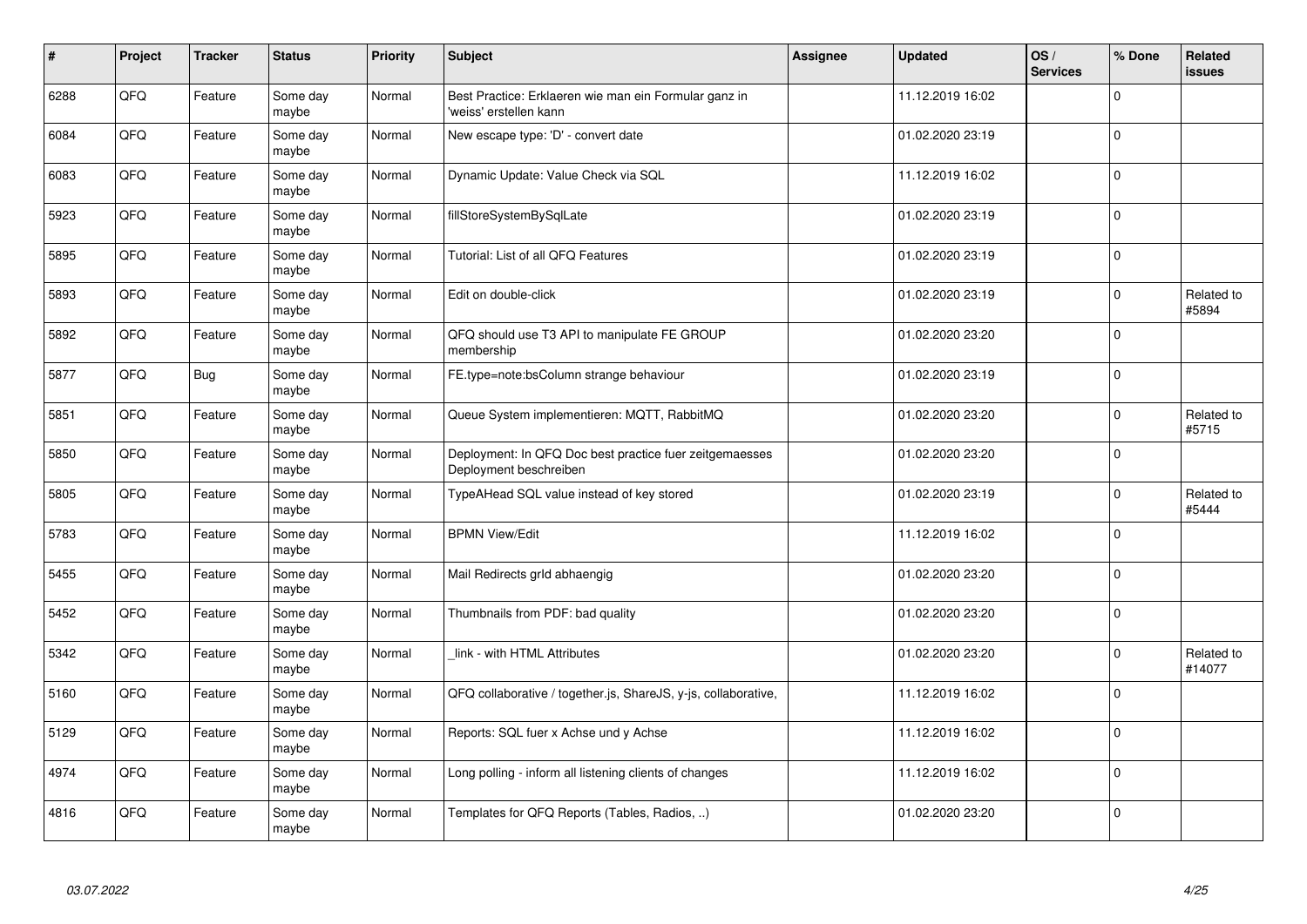| #    | Project | <b>Tracker</b> | <b>Status</b>     | <b>Priority</b> | <b>Subject</b>                                                                                                                                                | <b>Assignee</b> | <b>Updated</b>   | OS/<br><b>Services</b> | % Done      | Related<br>issues                           |
|------|---------|----------------|-------------------|-----------------|---------------------------------------------------------------------------------------------------------------------------------------------------------------|-----------------|------------------|------------------------|-------------|---------------------------------------------|
| 4719 | QFQ     | Feature        | Some day<br>maybe | Normal          | Custom Message in Client in case of 'Browser tab close,<br>modification will be lost'                                                                         |                 | 01.02.2020 23:20 |                        | $\Omega$    |                                             |
| 4640 | QFQ     | Feature        | Some day<br>maybe | Normal          | Rename System Forms                                                                                                                                           |                 | 01.02.2020 23:20 |                        | $\mathbf 0$ |                                             |
| 4627 | QFQ     | Feature        | Some day<br>maybe | Normal          | dbupdate: all tables - check 'create', 'modified' if it is possible<br>to change to default 'CURRENT_TIMESTAMP' and modified<br>'ON UPDATE CURRENT_TIMESTAMP' |                 | 01.02.2020 23:20 |                        | $\Omega$    |                                             |
| 4626 | QFQ     | Feature        | Some day<br>maybe | Normal          | Mobile View: 'classBody=qfq-form-right' makes no sense                                                                                                        |                 | 01.02.2020 23:20 |                        | $\mathbf 0$ |                                             |
| 4551 | QFQ     | Feature        | Some day<br>maybe | Normal          | Set 'pills' via dynamicUpdate to show/hide/disabled                                                                                                           |                 | 01.02.2020 23:20 |                        | $\mathbf 0$ | Related to<br>#3752                         |
| 4546 | QFQ     | Bug            | Some day<br>maybe | Normal          | NH: SIP storage is destroyed                                                                                                                                  |                 | 01.02.2020 23:20 |                        | $\Omega$    |                                             |
| 4536 | QFQ     | Feature        | Some day<br>maybe | Normal          | FE upload: problem with delete if mutliple uploads an<br>FE.name="                                                                                            |                 | 01.02.2020 23:20 |                        | $\Omega$    |                                             |
| 4446 | QFQ     | Feature        | Some day<br>maybe | Normal          | New FE get same feldContainerId as last modifed FE                                                                                                            |                 | 01.02.2020 23:20 |                        | $\mathbf 0$ |                                             |
| 4445 | QFQ     | Feature        | Some day<br>maybe | Normal          | template group: Option to simulate fieldset                                                                                                                   |                 | 28.06.2021 14:11 |                        | $\Omega$    |                                             |
| 4444 | QFQ     | Feature        | Some day<br>maybe | Normal          | FE.type=upload: detect mime type                                                                                                                              |                 | 11.12.2019 16:02 |                        | $\mathbf 0$ | Related to<br>#4303                         |
| 4443 | QFQ     | Feature        | Some day<br>maybe | Normal          | Form: multiple secondary tables                                                                                                                               |                 | 01.02.2020 23:20 |                        | $\Omega$    |                                             |
| 4442 | QFQ     | Feature        | Some day<br>maybe | Normal          | Special Column Name: _link - new symbol G (Glyph) to<br>choose any available symbol                                                                           |                 | 11.12.2019 16:02 |                        | $\mathbf 0$ |                                             |
| 4441 | QFQ     | <b>Bug</b>     | Some day<br>maybe | Normal          | \$_SERVER Vars sollten nur aus dem Store genommen<br>werden - Code entsprechend anpassen.                                                                     |                 | 11.12.2019 16:02 |                        | $\mathbf 0$ |                                             |
| 4440 | QFQ     | Feature        | Some day<br>maybe | Normal          | Manual.rst: explain how to. expand PHP Session to 4h                                                                                                          |                 | 11.12.2019 16:02 |                        | $\mathbf 0$ |                                             |
| 4439 | QFQ     | Feature        | Some day<br>maybe | Normal          | Log: report all actions fired by an FE Element, incl. the<br>original directive (slaveld, sqllnsert, )                                                        |                 | 01.02.2020 23:20 |                        | $\mathbf 0$ | Related to<br>#4432,<br>Related to<br>#5458 |
| 4435 | QFQ     | Feature        | Some day<br>maybe | Normal          | Report: striptags - specify allowed tags                                                                                                                      |                 | 01.02.2020 23:20 |                        | U           |                                             |
| 4433 | QFQ     | Feature        | Some day<br>maybe | Normal          | Log when SIP will be destroyed by QFQ for any (security)<br>reason                                                                                            |                 | 01.02.2020 23:20 |                        | $\mathbf 0$ | Related to<br>#4432,<br>Related to<br>#5458 |
| 4194 | QFQ     | Feature        | In Progress       | Normal          | Bootstrap 4 ist jetzt offiziel                                                                                                                                |                 | 03.05.2021 20:47 |                        | 0           | Related to<br>#10114                        |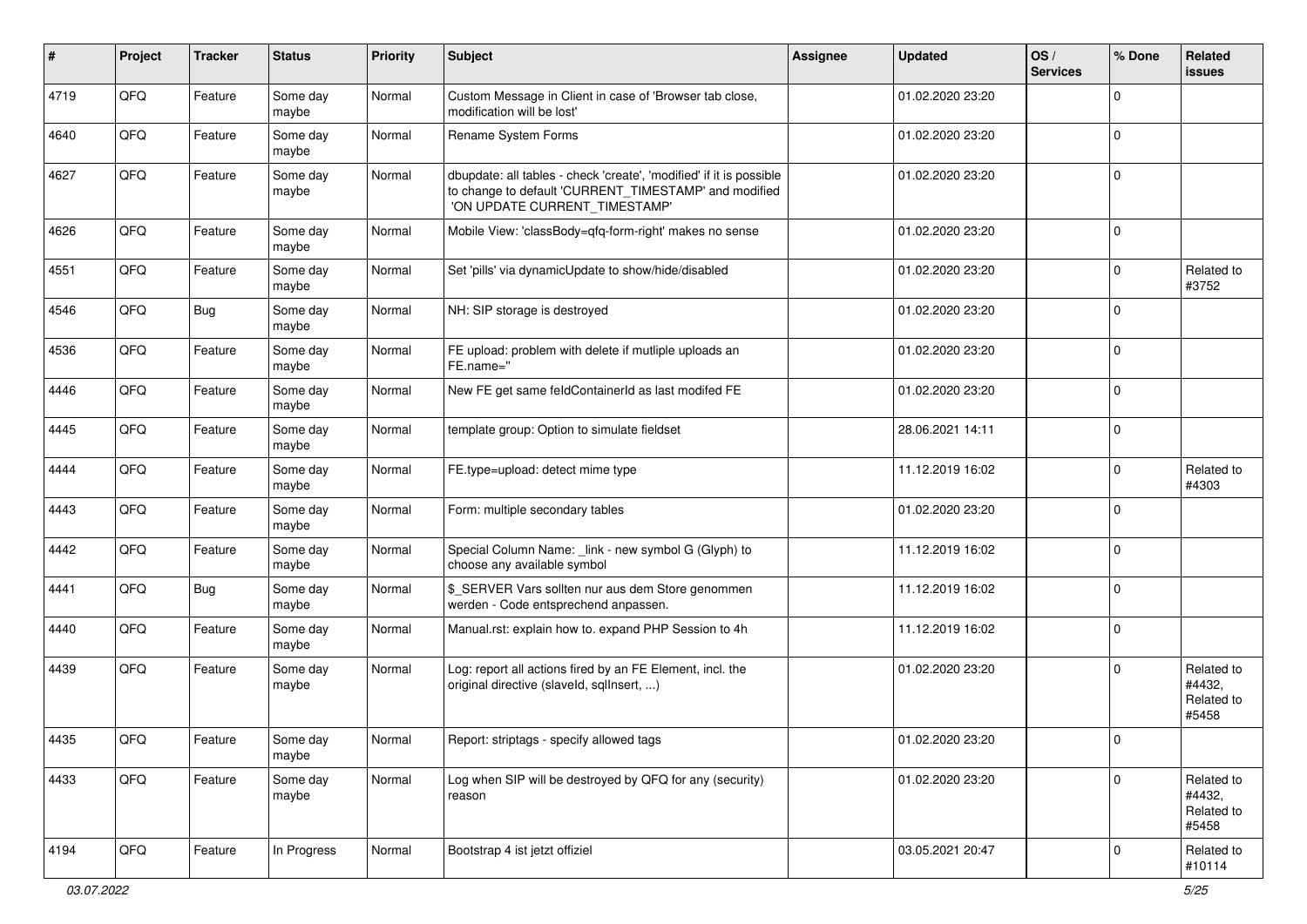| $\vert$ # | Project | <b>Tracker</b> | <b>Status</b>     | <b>Priority</b> | <b>Subject</b>                                                                                                                                           | <b>Assignee</b> | <b>Updated</b>   | OS/<br><b>Services</b> | % Done              | Related<br>issues    |
|-----------|---------|----------------|-------------------|-----------------|----------------------------------------------------------------------------------------------------------------------------------------------------------|-----------------|------------------|------------------------|---------------------|----------------------|
| 4138      | QFQ     | Bug            | Some day<br>maybe | Normal          | _style fehlt                                                                                                                                             |                 | 11.12.2019 16:03 |                        | $\mathbf 0$         |                      |
| 4122      | QFQ     | <b>Bug</b>     | Some day<br>maybe | Normal          | file: Render Mode hat keinen Effekt                                                                                                                      |                 | 11.12.2019 16:03 |                        | $\mathbf 0$         |                      |
| 4027      | QFQ     | Feature        | Some day<br>maybe | Normal          | Missing: orange 'check' / 'bullet'                                                                                                                       |                 | 11.12.2019 16:03 |                        | $\mathbf 0$         |                      |
| 3880      | QFQ     | Feature        | Some day<br>maybe | Normal          | Form 'Form': anlegen einer Tabelle                                                                                                                       |                 | 14.01.2021 10:12 |                        | $\mathbf 0$         |                      |
| 3879      | QFQ     | Feature        | Some day<br>maybe | Normal          | Form 'FormElement': Beim Feld 'name' rechts in der Notiz<br>einen Link einblenden - a) aktuelle Definition anzeigen, b)<br>Spalte in der Tabelle anlegen |                 | 11.12.2019 16:03 |                        | $\mathbf 0$         |                      |
| 3878      | QFQ     | Feature        | Some day<br>maybe | Normal          | Form 'FormElement': Spalte 'name' typeAhead mit<br>Spaltennamen der Primarytable.                                                                        |                 | 11.12.2019 16:03 |                        | $\mathbf 0$         |                      |
| 3646      | QFQ     | Feature        | Some day<br>maybe | Normal          | Moeglichkeit HTML Tags in Reports auszugeben (zu<br>enkodieren: htmlspecialchars)                                                                        |                 | 11.12.2019 16:02 |                        | $\mathbf 0$         | Related to<br>#14320 |
| 3617      | QFQ     | Feature        | Some day<br>maybe | Normal          | Load javascripts at bottom                                                                                                                               |                 | 11.12.2019 16:02 |                        | $\mathbf 0$         |                      |
| 3567      | QFQ     | Feature        | Some day<br>maybe | Low             | 'Save', 'Close', 'New' als FormElement                                                                                                                   |                 | 11.12.2019 16:02 |                        | $\mathbf 0$         |                      |
| 3495      | QFQ     | Feature        | Some day<br>maybe | Normal          | Predifined Parameter werden nicht in '+' (add new record)<br>SIP gerendert.                                                                              |                 | 11.12.2019 16:02 |                        | $\mathbf 0$         |                      |
| 2950      | QFQ     | Feature        | Some day<br>maybe | Normal          | Inhalt QFQ Records als File                                                                                                                              |                 | 11.12.2019 16:03 |                        | $\mathbf 0$         |                      |
| 1510      | QFQ     | Feature        | Some day<br>maybe | Normal          | jquery von google laden, falls das nicht geht lokal                                                                                                      |                 | 11.12.2019 16:03 |                        | $\Omega$            |                      |
| 1253      | QFQ     | Feature        | Some day<br>maybe | Normal          | QF: Colorpicker                                                                                                                                          |                 | 11.12.2019 16:03 |                        | $\mathbf 0$         |                      |
| 1251      | QFQ     | Feature        | Some day<br>maybe | Normal          | QF: Combo                                                                                                                                                |                 | 11.12.2019 16:03 |                        | $\Omega$            |                      |
| 1234      | QFQ     | Feature        | Some day<br>maybe | Normal          | QF: Record numbering: Im Grid soll in Spalte 1 optional die<br>laufende Nummer der Records angezeigt werden.                                             |                 | 01.02.2020 23:20 |                        | $\mathbf 0$         |                      |
| 955       | QFQ     | Feature        | Some day<br>maybe | Normal          | QF: Notizen vor/nach dem Form                                                                                                                            |                 | 01.02.2020 23:20 |                        | $\mathbf 0$         |                      |
| 880       | QFQ     | Feature        | Some day<br>maybe | Urgent          | Security: PHP, SQL Injection, XSS                                                                                                                        |                 | 03.05.2021 21:14 |                        | 0                   | Related to<br>#14320 |
| 14185     | QFG     | Feature        | New               | Normal          | External/Autocron.php - better suitable directory                                                                                                        | Support: System | 28.05.2022 11:03 |                        | $\mathsf{O}\xspace$ |                      |
| 13647     | QFQ     | Bug            | New               | Normal          | Autofocus funktioniert nicht auf Chrome                                                                                                                  | Benjamin Baer   | 19.03.2022 17:44 |                        | 0                   |                      |
| 13528     | QFQ     | <b>Bug</b>     | New               | Normal          | qfq.io > releases: es wird kein neues Release angelegt                                                                                                   | Benjamin Baer   | 19.03.2022 17:46 |                        | 0                   |                      |
| 12556     | QFQ     | Feature        | New               | Normal          | Pills Title: colored = static or dynamic on allrequiredgiven                                                                                             | Benjamin Baer   | 19.03.2022 17:49 |                        | 0                   |                      |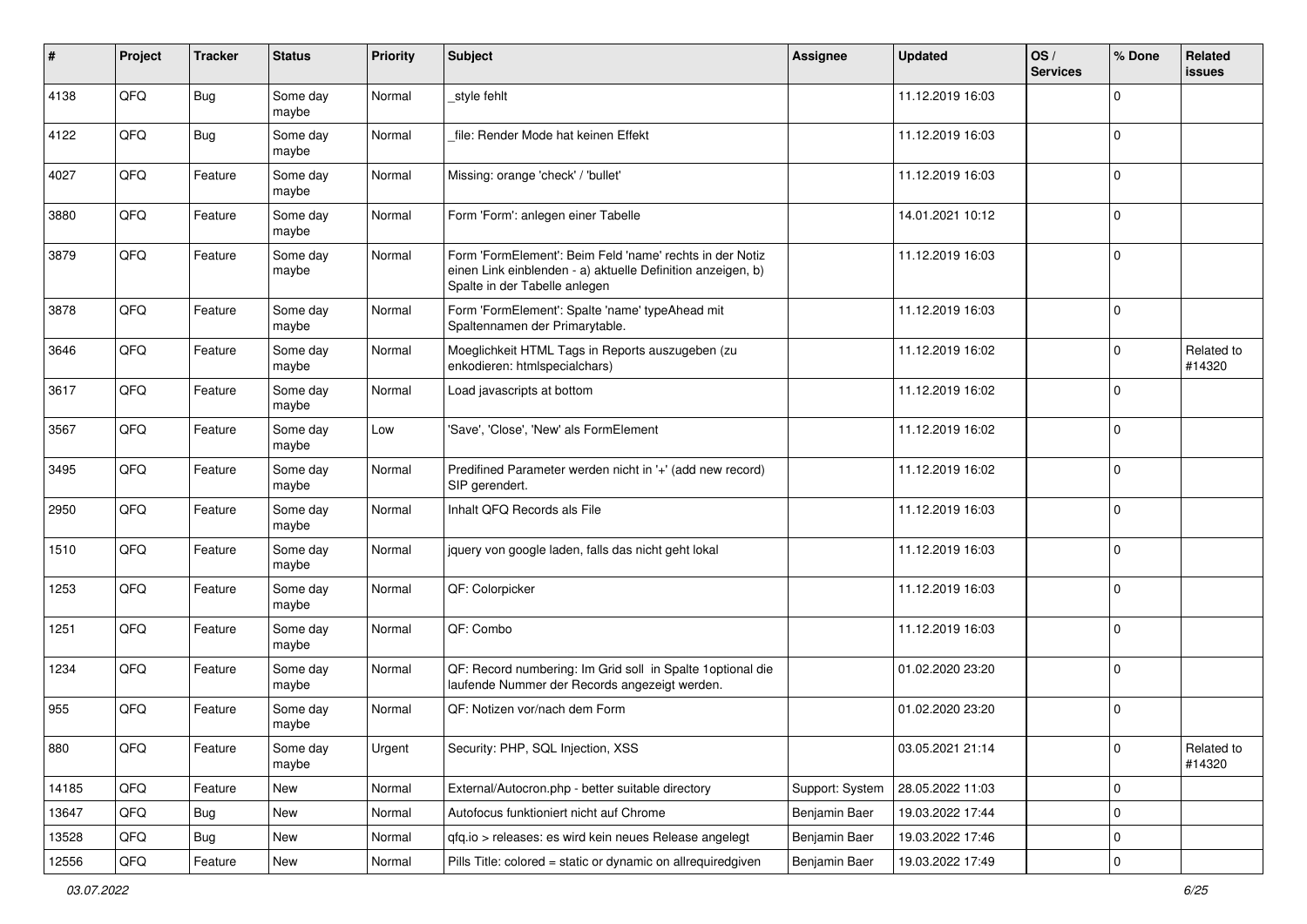| #     | Project | <b>Tracker</b> | <b>Status</b>     | <b>Priority</b> | <b>Subject</b>                                                           | Assignee      | <b>Updated</b>   | OS/<br><b>Services</b> | % Done      | Related<br><b>issues</b>                                               |
|-------|---------|----------------|-------------------|-----------------|--------------------------------------------------------------------------|---------------|------------------|------------------------|-------------|------------------------------------------------------------------------|
| 12490 | QFQ     | Feature        | <b>New</b>        | Normal          | Loading Plugins in QFQ - see what tinymce does. (lazy<br>loading)        | Benjamin Baer | 08.06.2022 10:37 |                        | $\Omega$    | Related to<br>#12611,<br>Related to<br>#10013,<br>Related to<br>#7732  |
| 12476 | QFQ     | Feature        | <b>New</b>        | Normal          | clearMe: a) should trigger 'dirty', b) sticky on textarea resize         | Benjamin Baer | 04.01.2022 08:40 |                        | $\Omega$    | Related to<br>#9528                                                    |
| 11237 | QFQ     | Bug            | <b>New</b>        | High            | Radiobutton / parameter.buttonClass= btn-default - kein dirty<br>Trigger | Benjamin Baer | 03.05.2021 21:12 |                        | $\Omega$    | Related to<br>#10766                                                   |
| 11057 | QFQ     | <b>Bug</b>     | <b>New</b>        | High            | Checkboxes ohne span.checkmark im Report werden<br>ausgeblendet          | Benjamin Baer | 03.05.2021 21:12 |                        | $\Omega$    | Related to<br>#11039                                                   |
| 10003 | QFQ     | Feature        | Priorize          | Normal          | fieldset: stronger visualize group                                       | Benjamin Baer | 12.02.2020 08:13 |                        | $\mathbf 0$ |                                                                        |
| 9898  | QFQ     | <b>Bug</b>     | Feedback          | Normal          | Formular trotz Timeout gespeichert                                       | Benjamin Baer | 01.02.2020 15:56 |                        | $\mathbf 0$ |                                                                        |
| 9548  | QFQ     | Feature        | Feedback          | High            | FormElement: Pattern mismatch - optional report only on<br>focus lost    | Benjamin Baer | 03.05.2021 21:14 |                        | $\mathbf 0$ |                                                                        |
| 9535  | QFQ     | <b>Bug</b>     | Feedback          | Normal          | Report:  AS '_vertical' - column to wide - vertical >> rot45,<br>rot90   | Benjamin Baer | 01.02.2020 15:56 |                        | $\Omega$    |                                                                        |
| 9135  | QFQ     | Feature        | Priorize          | Normal          | Progress Bar generic / replace old hourglass download<br>popup           | Benjamin Baer | 03.01.2022 07:43 |                        | $\Omega$    |                                                                        |
| 9130  | QFQ     | Feature        | Some day<br>maybe | Normal          | tablesorter: Automatic Row numbering / Zeilenummer                       | Benjamin Baer | 01.02.2020 23:22 |                        | $\mathbf 0$ |                                                                        |
| 7965  | QFQ     | Feature        | Priorize          | Normal          | Input type 'text' with visual format - currency                          | Benjamin Baer | 03.01.2022 07:45 |                        | $\pmb{0}$   |                                                                        |
| 7732  | QFQ     | Feature        | Some day<br>maybe | Normal          | Javascript: Lazy Loading der add on libs                                 | Benjamin Baer | 08.06.2022 10:38 |                        | $\Omega$    | Related to<br>#12611,<br>Related to<br>#12490,<br>Related to<br>#10013 |
| 7730  | QFQ     | Feature        | Priorize          | Normal          | SELECT Box: title in between                                             | Benjamin Baer | 01.02.2020 23:22 |                        | $\mathbf 0$ |                                                                        |
| 7602  | QFQ     | Feature        | ToDo              | High            | Multi Select: with checkboxes                                            | Benjamin Baer | 22.03.2022 09:07 |                        | $\Omega$    |                                                                        |
| 6972  | QFQ     | Feature        | Some day<br>maybe | Normal          | Fabric Clipboard / cross browser tab                                     | Benjamin Baer | 01.02.2020 23:21 |                        | $\Omega$    |                                                                        |
| 6970  | QFQ     | Feature        | Some day<br>maybe | Normal          | tablesorter: default fuer 'sortReset' aendern von 'Ctrl' zu 'Alt'        | Benjamin Baer | 01.02.2020 23:21 |                        | $\Omega$    |                                                                        |
| 6870  | QFQ     | Feature        | Priorize          | Normal          | Click on '_link' triggers an API call                                    | Benjamin Baer | 03.01.2022 08:25 |                        | $\mathbf 0$ |                                                                        |
| 6801  | QFQ     | Feature        | Priorize          | Normal          | Fabric: Maximize / FullIscreen                                           | Benjamin Baer | 21.03.2022 09:56 |                        | $\mathbf 0$ |                                                                        |
| 6566  | QFQ     | Bug            | Priorize          | Normal          | Link Function 'delete': provided parameter missing on page<br>reload     | Benjamin Baer | 03.01.2022 08:08 |                        | $\Omega$    |                                                                        |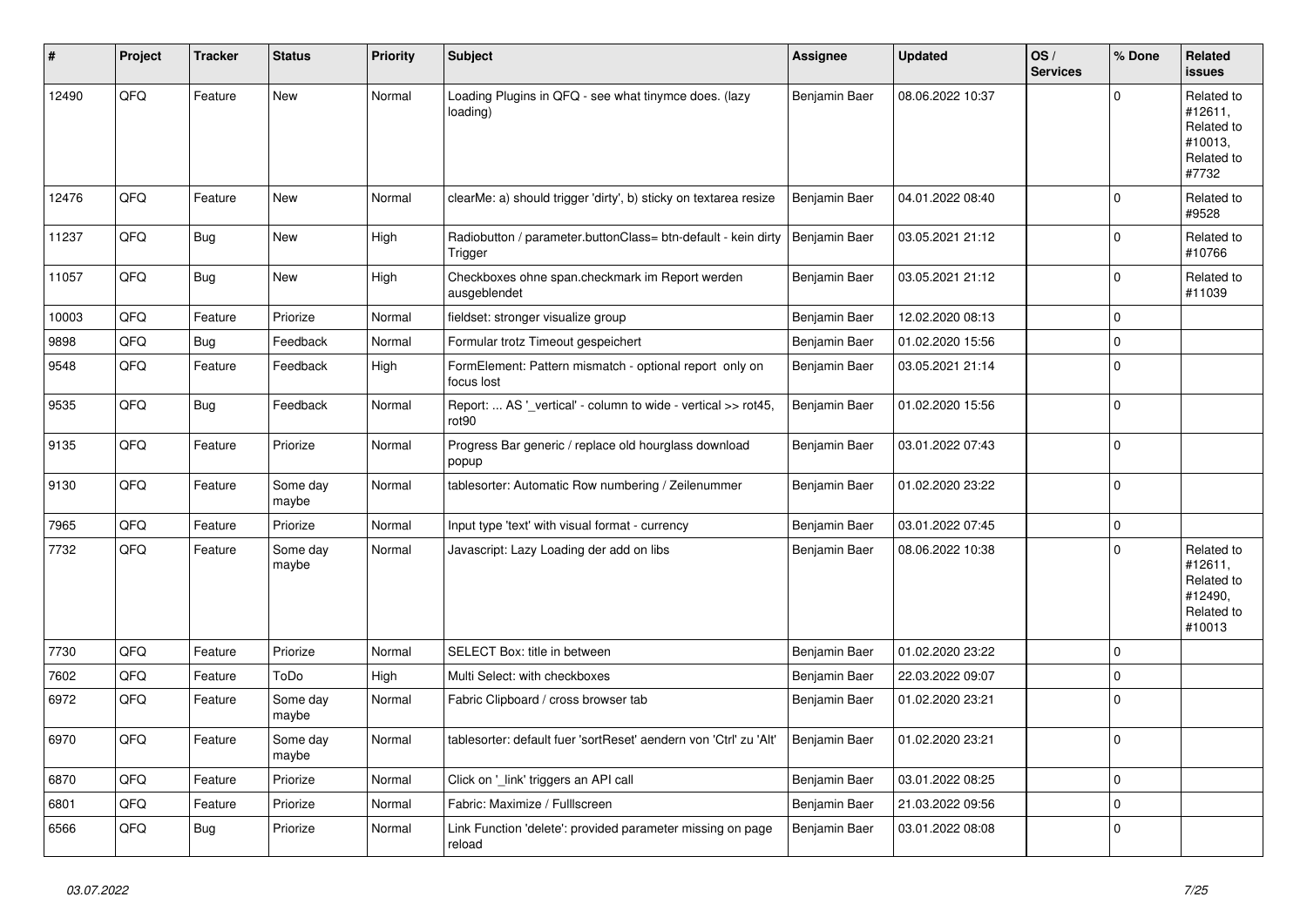| #     | Project | <b>Tracker</b> | <b>Status</b>     | <b>Priority</b> | <b>Subject</b>                                                                                                                                           | <b>Assignee</b> | <b>Updated</b>   | OS/<br><b>Services</b> | % Done      | Related<br>issues                                                      |
|-------|---------|----------------|-------------------|-----------------|----------------------------------------------------------------------------------------------------------------------------------------------------------|-----------------|------------------|------------------------|-------------|------------------------------------------------------------------------|
| 6224  | QFQ     | Feature        | Priorize          | Normal          | Dynamic update: fade in/out fields                                                                                                                       | Benjamin Baer   | 21.03.2022 09:50 |                        | $\mathbf 0$ |                                                                        |
| 6140  | QFQ     | Bug            | Priorize          | Normal          | QFQ DnD Sort: Locked fields                                                                                                                              | Benjamin Baer   | 21.03.2022 09:56 |                        | 0           |                                                                        |
| 5562  | QFQ     | Feature        | Priorize          | Normal          | Drag'n'Drop fuer Uploads                                                                                                                                 | Benjamin Baer   | 21.03.2022 09:52 |                        | $\mathbf 0$ | Related to<br>#9706                                                    |
| 5389  | QFQ     | Feature        | Some day<br>maybe | Normal          | QFQ Design: Multline label / note                                                                                                                        | Benjamin Baer   | 01.02.2020 23:19 |                        | $\Omega$    |                                                                        |
| 5366  | QFQ     | Feature        | Priorize          | Normal          | Saving with keyboard shortcuts                                                                                                                           | Benjamin Baer   | 21.03.2022 09:47 |                        | $\mathbf 0$ |                                                                        |
| 5024  | QFQ     | Feature        | Some day<br>maybe | Normal          | Fabric: Generate PDF with edits                                                                                                                          | Benjamin Baer   | 01.02.2020 23:20 |                        | $\Omega$    | Related to<br>#10704                                                   |
| 4457  | QFQ     | Bug            | Priorize          | Normal          | typeahead: pressing return to select an item, saves the form<br>and closes the form.                                                                     | Benjamin Baer   | 03.01.2022 08:01 |                        | 0           | Related to<br>#4398                                                    |
| 4454  | QFQ     | <b>Bug</b>     | Some day<br>maybe | Normal          | Required Elements: multiple elements in a row - whole row<br>marked if only one input is empty.                                                          | Benjamin Baer   | 01.02.2020 23:20 |                        | $\mathbf 0$ |                                                                        |
| 4420  | QFQ     | Feature        | Some day<br>maybe | Normal          | Client: Local Storage - store the changes of a form, local in<br>the browser.                                                                            | Benjamin Baer   | 11.12.2019 16:02 |                        | $\mathbf 0$ |                                                                        |
| 4398  | QFQ     | <b>Bug</b>     | Some day<br>maybe | Normal          | Typeahead: mouse click in a prefilled input opens a single<br>item dropdown with the current value - click on it seems to<br>set the value, not the key. | Benjamin Baer   | 01.02.2020 23:20 |                        | $\Omega$    | Related to<br>#4457                                                    |
| 3692  | QFQ     | Feature        | Some day<br>maybe | Normal          | QFQ Webseite                                                                                                                                             | Benjamin Baer   | 11.12.2019 16:02 |                        | $\Omega$    | Related to<br>#5033                                                    |
| 3415  | QFQ     | Feature        | Some day<br>maybe | Normal          | FE Login Box Templatefile                                                                                                                                | Benjamin Baer   | 11.12.2019 16:02 |                        | $\mathbf 0$ |                                                                        |
| 2063  | QFQ     | <b>Bug</b>     | Some day<br>maybe | Normal          | Pills auf 'inaktiv' setzen falls keine Element auf dem Pill<br>sichtbar sind.                                                                            | Benjamin Baer   | 11.12.2019 16:03 |                        | $\mathbf 0$ | Related to<br>#3752                                                    |
| 14371 | QFQ     | Feature        | Priorize          | Normal          | <b>LDAP via REPORT</b>                                                                                                                                   | Carsten Rose    | 19.06.2022 16:37 |                        | $\mathbf 0$ |                                                                        |
| 14323 | QFQ     | <b>Bug</b>     | In Progress       | Normal          | Report: render=both single - no impact                                                                                                                   | Carsten Rose    | 19.06.2022 18:31 |                        | $\mathbf 0$ |                                                                        |
| 14305 | QFQ     | Bug            | New               | Normal          | Inline Report editing does not create history entries                                                                                                    | Carsten Rose    | 10.06.2022 11:55 |                        | $\mathbf 0$ |                                                                        |
| 14304 | QFQ     | <b>Bug</b>     | <b>New</b>        | Normal          | table sorter view safer does not work                                                                                                                    | Carsten Rose    | 10.06.2022 11:49 |                        | 0           |                                                                        |
| 14290 | QFQ     | Feature        | Priorize          | Normal          | FormEditor: Show Table Definition                                                                                                                        | Carsten Rose    | 19.06.2022 16:37 |                        | 0           |                                                                        |
| 14283 | QFQ     | Bug            | Priorize          | Normal          | HEIC / HEIF convert doesn't trigger                                                                                                                      | Carsten Rose    | 19.06.2022 16:37 |                        | $\mathbf 0$ |                                                                        |
| 14233 | QFQ     | <b>Bug</b>     | New               | Normal          | AS link: question - HTML is not rendered                                                                                                                 | Carsten Rose    | 28.05.2022 11:02 |                        | 0           |                                                                        |
| 14187 | QFQ     | Feature        | New               | High            | qfq.log: show current URL                                                                                                                                | Carsten Rose    | 28.05.2022 11:02 |                        | $\mathbf 0$ | Related to<br>#13933,<br>Related to<br>#12532,<br>Related to<br>#11893 |
| 14175 | QFQ     | Bug            | In Progress       | Normal          | Opening a form with no QFQ Session cookie fails                                                                                                          | Carsten Rose    | 03.06.2022 10:40 |                        | 0           |                                                                        |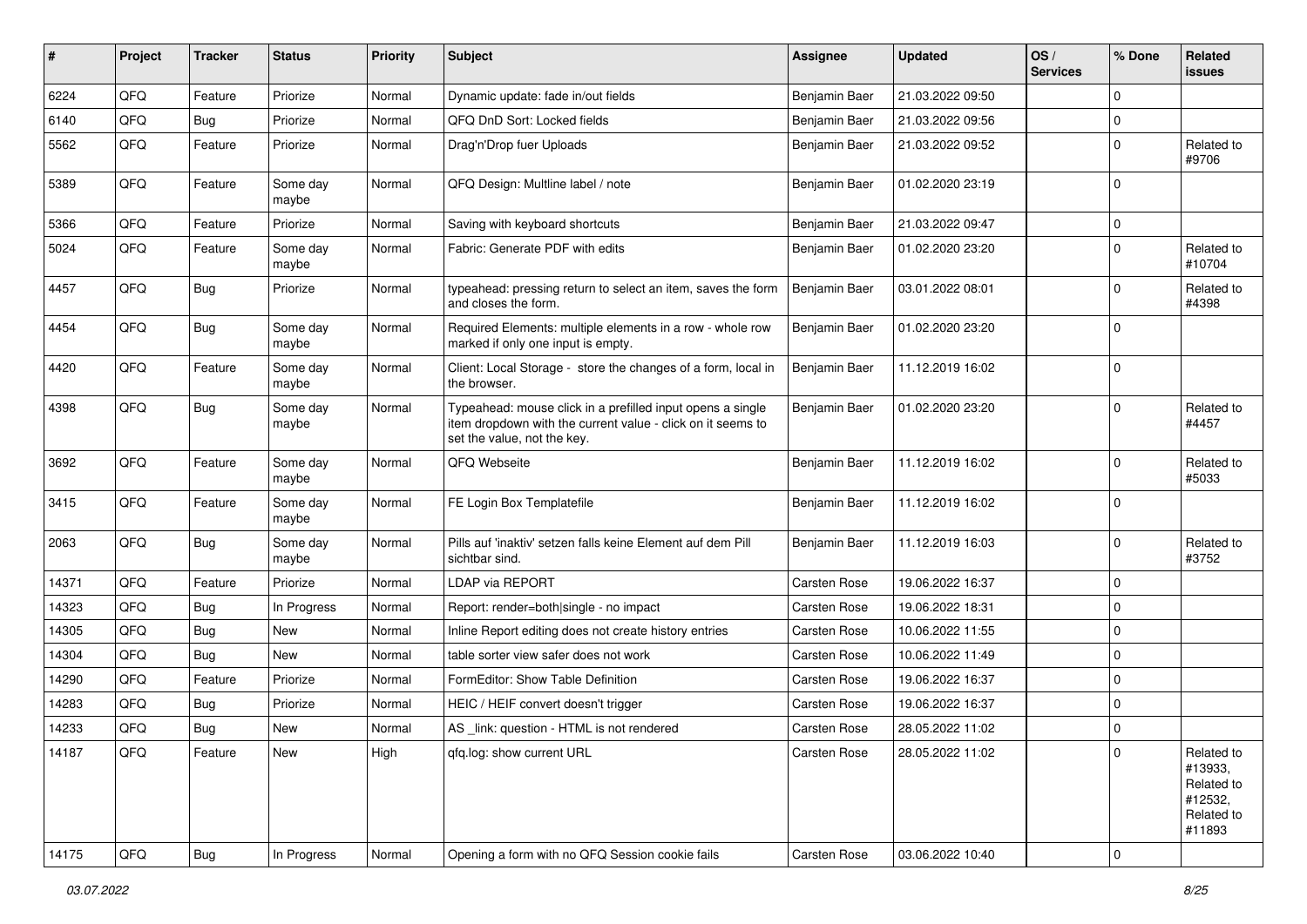| #     | Project | <b>Tracker</b> | <b>Status</b>              | <b>Priority</b> | <b>Subject</b>                                                                           | <b>Assignee</b>     | <b>Updated</b>   | OS/<br><b>Services</b> | % Done         | <b>Related</b><br>issues                    |
|-------|---------|----------------|----------------------------|-----------------|------------------------------------------------------------------------------------------|---------------------|------------------|------------------------|----------------|---------------------------------------------|
| 14091 | QFQ     | Bug            | New                        | Normal          | inconsistent template path for twig                                                      | <b>Carsten Rose</b> | 19.04.2022 18:36 |                        | $\Omega$       |                                             |
| 14090 | QFQ     | Feature        | <b>New</b>                 | Normal          | Nützliche script funktionen                                                              | <b>Carsten Rose</b> | 28.05.2022 11:03 |                        | $\Omega$       |                                             |
| 14077 | QFQ     | Bug            | <b>New</b>                 | Normal          | As link: Attribute 'class' missing by r:1 and r:3 - but should<br>set                    | <b>Carsten Rose</b> | 28.05.2022 11:02 |                        | $\Omega$       | Related to<br>#5342,<br>Related to<br>#4343 |
| 13843 | QFQ     | Feature        | <b>New</b>                 | Normal          | Create JWT via QFQ                                                                       | Carsten Rose        | 19.03.2022 17:42 |                        | $\Omega$       |                                             |
| 13841 | QFQ     | Feature        | New                        | Normal          | Create PDF via iText - evaluate                                                          | <b>Carsten Rose</b> | 19.03.2022 17:42 |                        | $\Omega$       |                                             |
| 13706 | QFQ     | <b>Bug</b>     | <b>New</b>                 | Normal          | Wrong CheckType in FieldElement LastStatus of Form Cron                                  | <b>Carsten Rose</b> | 21.01.2022 18:20 |                        | $\Omega$       |                                             |
| 13700 | QFQ     | Feature        | <b>New</b>                 | Normal          | Redesign qfq.io Seite                                                                    | <b>Carsten Rose</b> | 19.03.2022 17:43 |                        | $\Omega$       |                                             |
| 13659 | QFQ     | Bug            | <b>New</b>                 | Normal          | wrong sanitize class applied to R-store                                                  | <b>Carsten Rose</b> | 15.01.2022 14:23 |                        | $\mathbf 0$    |                                             |
| 13592 | QFQ     | Bug            | <b>New</b>                 | Normal          | QFQ Build Queue: das vergeben von Tags klappt nicht. Es<br>werden keine Releases gebaut. | <b>Carsten Rose</b> | 19.03.2022 17:45 |                        | $\overline{0}$ |                                             |
| 13566 | QFQ     | Feature        | Ready to sync<br>(develop) | Normal          | Delete config-example.qfq.php file                                                       | <b>Carsten Rose</b> | 23.12.2021 09:25 |                        | $\overline{0}$ |                                             |
| 13467 | QFQ     | Feature        | <b>New</b>                 | Normal          | ChangeLog Generator                                                                      | Carsten Rose        | 19.03.2022 17:46 |                        | $\Omega$       | Related to<br>#11460                        |
| 13460 | QFQ     | Bug            | <b>New</b>                 | Normal          | Doc: Password set/reset  password should not processed<br>with 'html encode'             | <b>Carsten Rose</b> | 19.03.2022 17:46 |                        | $\overline{0}$ |                                             |
| 13451 | QFQ     | Bug            | <b>New</b>                 | Normal          | Character Counter / Max Character: Problem in Safari                                     | <b>Carsten Rose</b> | 15.04.2022 17:18 |                        | 0              |                                             |
| 13354 | QFQ     | Feature        | <b>New</b>                 | Normal          | Using Websocket in QFQ                                                                   | Carsten Rose        | 10.11.2021 15:47 |                        | $\Omega$       |                                             |
| 13332 | QFQ     | Bug            | <b>New</b>                 | Normal          | Multi Form: Required Felder werden visuell nicht markiert.                               | <b>Carsten Rose</b> | 19.03.2022 17:47 |                        | 0              |                                             |
| 13331 | QFQ     | Bug            | <b>New</b>                 | Normal          | Multi Form: Clear Icon misplaced                                                         | <b>Carsten Rose</b> | 19.03.2022 17:47 |                        | $\Omega$       |                                             |
| 12974 | QFQ     | <b>Bug</b>     | <b>New</b>                 | High            | Sanitize Queries in Action-Elements                                                      | <b>Carsten Rose</b> | 07.12.2021 17:19 |                        | $\Omega$       |                                             |
| 12716 | QFQ     | Bug            | <b>New</b>                 | Normal          | template group: Pattern only applied to first instance                                   | <b>Carsten Rose</b> | 19.03.2022 17:47 |                        | $\Omega$       |                                             |
| 12714 | QFQ     | <b>Bug</b>     | <b>New</b>                 | Normal          | Conversion of GIF to PDF broken when GIF contains Alpha.                                 | <b>Carsten Rose</b> | 19.03.2022 17:49 |                        | $\Omega$       |                                             |
| 12702 | QFQ     | Bug            | <b>New</b>                 | High            | templateGroup: broken in multiDb Setup                                                   | Carsten Rose        | 14.12.2021 16:02 |                        | $\Omega$       |                                             |
| 12679 | QFQ     | Feature        | New                        | Normal          | tablesorter: custom column width                                                         | <b>Carsten Rose</b> | 16.06.2021 11:10 |                        | $\Omega$       |                                             |
| 12670 | QFQ     | Bug            | <b>New</b>                 | High            | Dropdown-Menu classes können nicht mehr angegeben<br>werden                              | <b>Carsten Rose</b> | 07.12.2021 17:19 |                        | $\Omega$       |                                             |
| 12664 | QFQ     | Feature        | <b>New</b>                 | Normal          | TinyMCE: report/remove malicous HTML/JS Code                                             | <b>Carsten Rose</b> | 19.03.2022 17:47 |                        | $\Omega$       | Related to<br>#14320                        |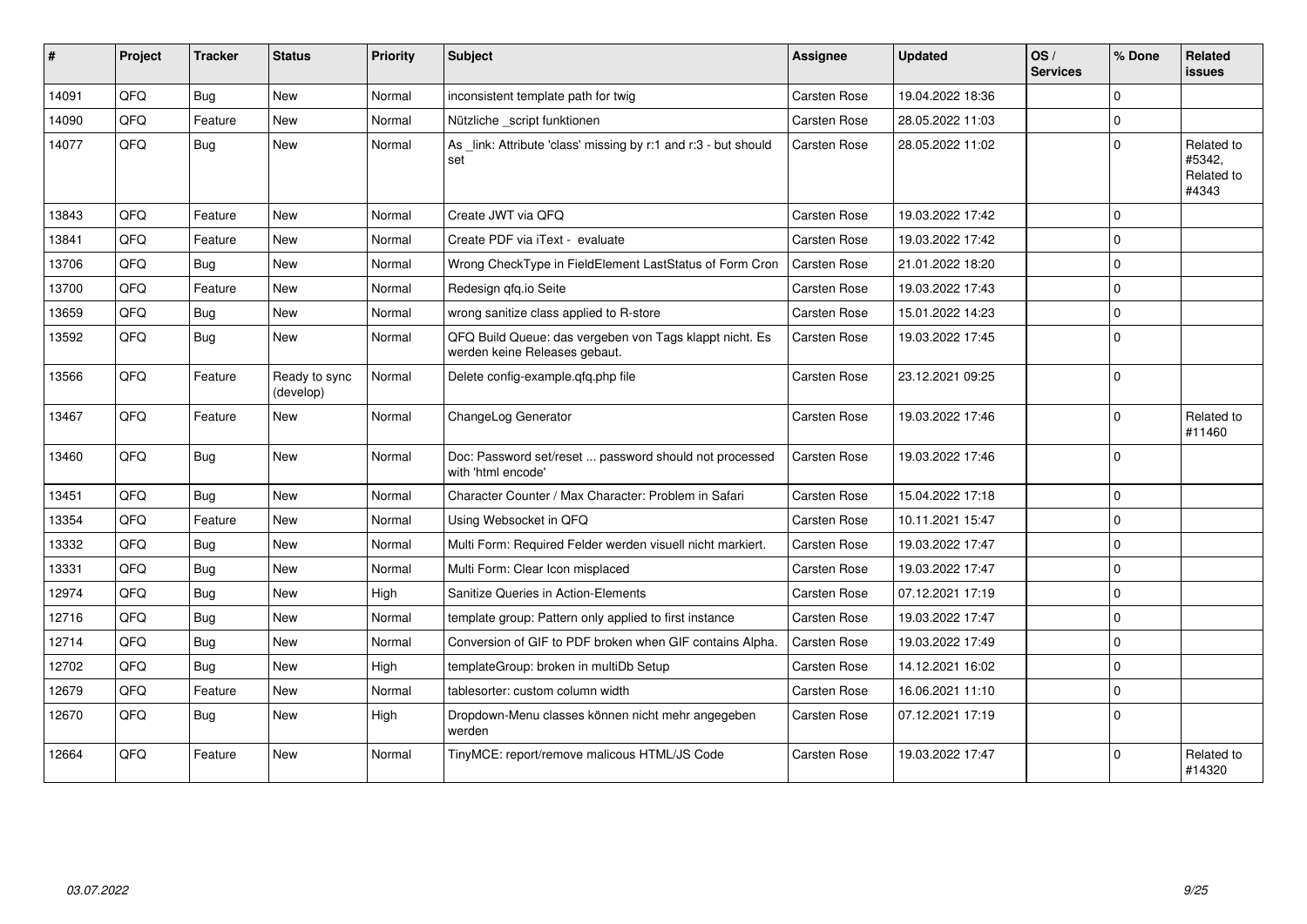| #     | Project    | <b>Tracker</b> | <b>Status</b>     | <b>Priority</b> | <b>Subject</b>                                                                                                                                      | Assignee            | <b>Updated</b>   | OS/<br><b>Services</b> | % Done   | <b>Related</b><br><b>issues</b>                                       |
|-------|------------|----------------|-------------------|-----------------|-----------------------------------------------------------------------------------------------------------------------------------------------------|---------------------|------------------|------------------------|----------|-----------------------------------------------------------------------|
| 12611 | QFQ        | Feature        | Some day<br>maybe | Normal          | Refactoring: Bootstrap with Lazy Loading                                                                                                            | <b>Carsten Rose</b> | 08.06.2022 10:37 |                        | $\Omega$ | Related to<br>#12490.<br>Related to<br>#10013.<br>Related to<br>#7732 |
| 12603 | QFQ        | Feature        | <b>New</b>        | Normal          | Dropdown (Select), Radio, checkbox:<br>itemListAlways={{!SELECT key, value}}                                                                        | <b>Carsten Rose</b> | 19.03.2022 17:47 |                        | $\Omega$ |                                                                       |
| 12581 | QFQ        | <b>Bug</b>     | <b>New</b>        | Normal          | Form.forward=close: Record 'new' in new browser tab ><br>save (& close) >> Form is not reloaded with new created<br>record id and stays in mode=new | <b>Carsten Rose</b> | 19.03.2022 17:48 |                        | $\Omega$ |                                                                       |
| 12546 | QFQ        | <b>Bug</b>     | Feedback          | Normal          | Branch 'Development' - Unit Tests mit dirty workaround<br>angepasst                                                                                 | Carsten Rose        | 19.03.2022 17:48 |                        | $\Omega$ |                                                                       |
| 12545 | QFQ        | Bug            | <b>New</b>        | Urgent          | sql.log not created / updated                                                                                                                       | Carsten Rose        | 14.12.2021 16:02 |                        | $\Omega$ |                                                                       |
| 12544 | QFQ        | Feature        | <b>New</b>        | High            | a) ' AS _link' new also as ' AS _format', b) sortierung via<br>'display: none;', c) ' format' benoeitgt nicht zwingend<br>u/U/p/m/z/d               | <b>Carsten Rose</b> | 14.12.2021 16:03 |                        | $\Omega$ |                                                                       |
| 12532 | QFQ        | Feature        | <b>New</b>        | High            | SIP-Parameter bei Seitenaufruf in Browser-Console<br>anzeigen                                                                                       | <b>Carsten Rose</b> | 07.12.2021 17:19 |                        | $\Omega$ | Related to<br>#11893.<br>Related to<br>#14187                         |
| 12520 | <b>OFO</b> | <b>Bug</b>     | <b>New</b>        | Normal          | Switch FE User: still active even FE User session expired                                                                                           | Carsten Rose        | 19.03.2022 17:48 |                        | $\Omega$ |                                                                       |
| 12513 | QFQ        | Bug            | <b>New</b>        | High            | Implement server side check of maxlength                                                                                                            | <b>Carsten Rose</b> | 07.12.2021 17:19 |                        | $\Omega$ |                                                                       |
| 12512 | QFQ        | <b>Bug</b>     | <b>New</b>        | Normal          | Some MySQL Installation can't use 'stored procedures'                                                                                               | <b>Carsten Rose</b> | 19.03.2022 17:48 |                        | $\Omega$ |                                                                       |
| 12504 | QFQ        | Feature        | Priorize          | Normal          | sql.log: report fe.id                                                                                                                               | <b>Carsten Rose</b> | 05.05.2021 22:09 |                        | $\Omega$ |                                                                       |
| 12503 | QFQ        | Feature        | Priorize          | Normal          | Detect dangerous UPDATE statement with missing WHERE                                                                                                | <b>Carsten Rose</b> | 05.05.2021 22:09 |                        | $\Omega$ |                                                                       |
| 12480 | QFQ        | Feature        | <b>New</b>        | Normal          | If QFQ upgrade is running, block further request                                                                                                    | <b>Carsten Rose</b> | 03.05.2021 20:45 |                        | $\Omega$ |                                                                       |
| 12477 | QFQ        | Feature        | <b>New</b>        | Normal          | Support for refactoring: Form, FormElement, diverse<br>Tabellen/Spalten, tt-content Records                                                         | Carsten Rose        | 03.05.2021 20:45 |                        | $\Omega$ |                                                                       |
| 12474 | <b>OFO</b> | Feature        | <b>New</b>        | Normal          | Check BaseConfigURL if it is given and the the last char is '/'                                                                                     | Carsten Rose        | 03.05.2021 20:45 |                        | $\Omega$ |                                                                       |
| 12468 | QFQ        | Bug            | New               | Urgent          | Form: update Form.title after save                                                                                                                  | Carsten Rose        | 03.05.2021 21:12 |                        | $\Omega$ |                                                                       |
| 12465 | QFQ        | Feature        | <b>New</b>        | Normal          | QFQ Function: use in FE to fill StoreRecord                                                                                                         | Carsten Rose        | 05.05.2021 21:58 |                        | $\Omega$ |                                                                       |
| 12463 | QFQ        | Bug            | ToDo              | High            | QFQ Function: 'function' and 'sql' on same level - output of<br>sal is shown two times.                                                             | <b>Carsten Rose</b> | 15.12.2021 16:31 |                        | $\Omega$ |                                                                       |
| 12452 | QFQ        | Feature        | Priorize          | Normal          | BaseURL: alsways with '/' at the end                                                                                                                | Carsten Rose        | 19.06.2022 13:45 |                        | $\Omega$ | Related to<br>#10782                                                  |
| 12439 | QFQ        | Feature        | In Progress       | Normal          | TinyMCE Paste from Word & Character Count/Limit                                                                                                     | Carsten Rose        | 05.05.2021 22:15 |                        | $\Omega$ |                                                                       |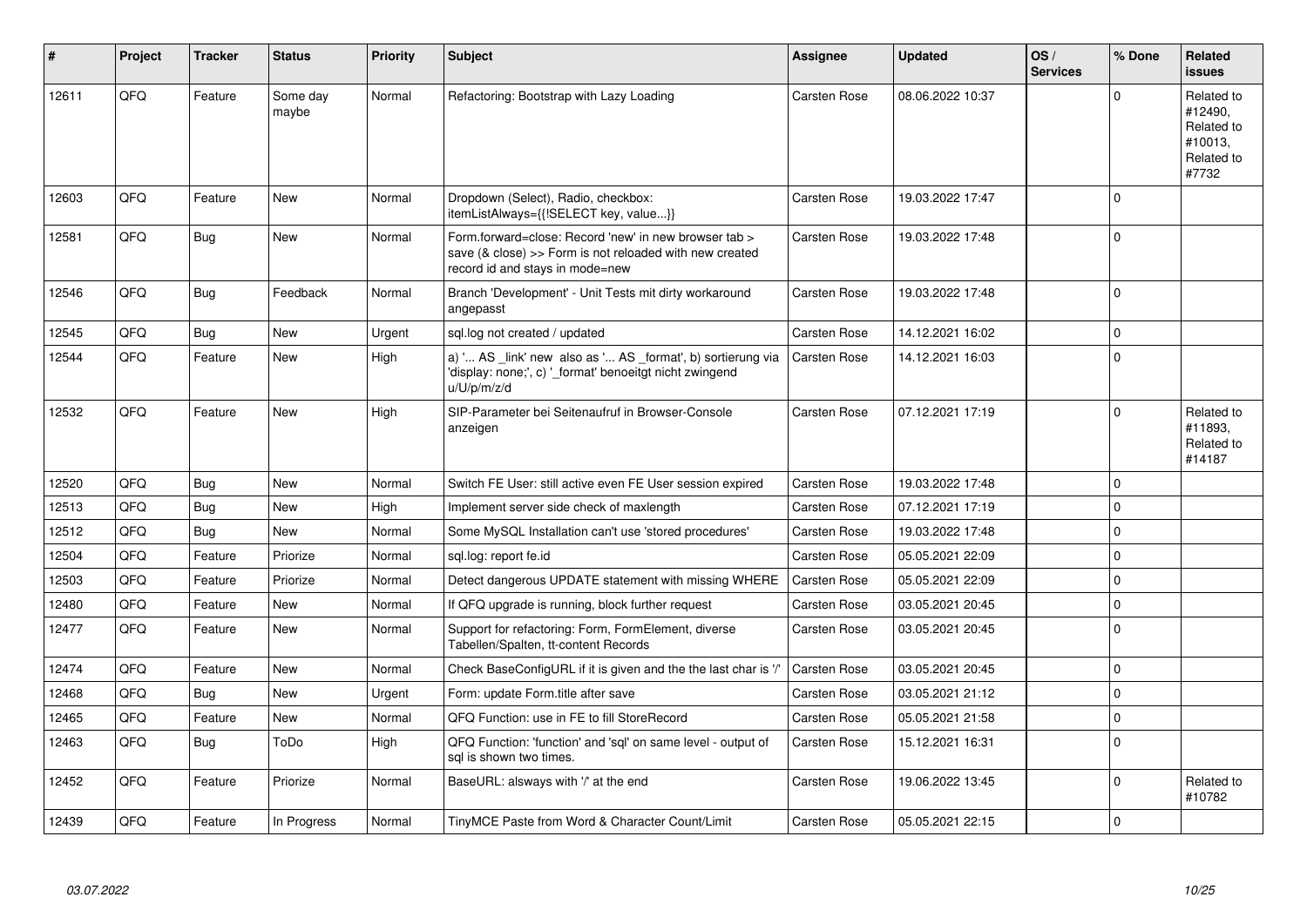| #     | Project | <b>Tracker</b> | <b>Status</b>     | <b>Priority</b> | <b>Subject</b>                                                                                                 | Assignee            | <b>Updated</b>   | OS/<br><b>Services</b> | % Done      | Related<br><b>issues</b>                      |
|-------|---------|----------------|-------------------|-----------------|----------------------------------------------------------------------------------------------------------------|---------------------|------------------|------------------------|-------------|-----------------------------------------------|
| 12413 | QFQ     | Feature        | <b>New</b>        | Normal          | STORE_TYPO3: enhance for {{be_users.email:T}},<br>{{fe users.email:T}}                                         | Carsten Rose        | 03.05.2021 20:45 |                        | $\Omega$    | Related to<br>#12412,<br>Related to<br>#10012 |
| 12412 | QFQ     | Feature        | <b>New</b>        | Normal          | Action/Escape qualifier 'e' (empty), '0': if given, an empty<br>string (or '0') will be treated as 'not found' | Carsten Rose        | 08.05.2021 09:40 |                        | $\Omega$    | Related to<br>#12413,<br>Related to<br>#10012 |
| 12400 | QFQ     | Feature        | New               | Normal          | Tutorial ist in QFQ Doku, Wird in der Suche gefunden, es<br>gibt aber kein Menupunkt - Inhalt ueberpruefen     | <b>Carsten Rose</b> | 03.05.2021 20:45 |                        | $\Omega$    |                                               |
| 12395 | QFQ     | Bug            | ToDo              | High            | QFQ Function: Result two times shown                                                                           | Carsten Rose        | 18.02.2022 08:59 |                        | $\Omega$    |                                               |
| 12337 | QFQ     | Feature        | Some day<br>maybe | Normal          | Database.php: better caching                                                                                   | Carsten Rose        | 16.09.2021 15:10 |                        | $\mathbf 0$ |                                               |
| 12330 | QFQ     | Feature        | <b>New</b>        | Normal          | Copy to input field / text area / TinyMCE                                                                      | <b>Carsten Rose</b> | 07.04.2021 09:01 |                        | $\Omega$    |                                               |
| 12327 | QFQ     | Bug            | New               | Normal          | Copy to clipboard: Glyphicon can not be changed                                                                | <b>Carsten Rose</b> | 27.12.2021 17:59 |                        | $\mathbf 0$ |                                               |
| 12325 | QFQ     | <b>Bug</b>     | Priorize          | Normal          | MultiDB form.dblndex not working for report syntax                                                             | <b>Carsten Rose</b> | 07.09.2021 13:37 |                        | $\Omega$    | Related to<br>#12145.<br>Related to<br>#12314 |
| 12315 | QFQ     | Feature        | Some day<br>maybe | Normal          | Form History (Diffs) / Backups                                                                                 | <b>Carsten Rose</b> | 16.09.2021 15:10 |                        | $\Omega$    |                                               |
| 12269 | QFQ     | Feature        | <b>New</b>        | Normal          | 2FA - Login                                                                                                    | Carsten Rose        | 03.05.2021 20:45 |                        | $\mathbf 0$ |                                               |
| 12187 | QFQ     | <b>Bug</b>     | New               | Normal          | Trigger FormAsFile() via Report: probably problem with multi<br>DB setup                                       | <b>Carsten Rose</b> | 20.03.2021 21:20 |                        | $\Omega$    |                                               |
| 12186 | QFQ     | Feature        | New               | High            | TinyMCE Config für Objekte                                                                                     | <b>Carsten Rose</b> | 07.12.2021 17:19 |                        | $\Omega$    | <b>Blocks</b><br>#12632                       |
| 12163 | QFQ     | Feature        | <b>New</b>        | Normal          | Checkbox: table wrap                                                                                           | Carsten Rose        | 03.05.2021 20:51 |                        | $\mathbf 0$ |                                               |
| 12162 | QFQ     | Feature        | <b>New</b>        | Normal          | FE.type=sendmail: personalized mailing (several mails) via<br>template                                         | Carsten Rose        | 03.05.2021 20:45 |                        | $\Omega$    |                                               |
| 12146 | QFQ     | Feature        | <b>New</b>        | Normal          | Autocron Job: Anzeigen wann der naechste Job ausgefuehrt<br>wird, resp das er nicht ausgefuehrt wird           | Carsten Rose        | 15.03.2021 15:23 |                        | $\Omega$    |                                               |
| 12133 | QFQ     | Bug            | <b>New</b>        | Normal          | NPM, phpSpreadSheet aktualisieren                                                                              | Carsten Rose        | 15.03.2021 09:04 |                        | $\mathbf 0$ |                                               |
| 12119 | QFQ     | Feature        | <b>New</b>        | Normal          | AS paged: error message missing if there ist no 'r' argument.                                                  | <b>Carsten Rose</b> | 03.05.2021 20:51 |                        | $\Omega$    |                                               |
| 12109 | QFQ     | Feature        | <b>New</b>        | Normal          | Donwload Link: Plain, SIP, Persistent Link, Peristent SIP -<br>new notation                                    | <b>Carsten Rose</b> | 03.05.2021 20:45 |                        | $\Omega$    | Related to<br>#12085                          |
| 12045 | QFQ     | Bug            | New               | Normal          | templateGroup afterSave FE: Aufruf ohne<br>sglHonorFormElements funktioniert nicht                             | Carsten Rose        | 18.02.2021 16:33 |                        | $\Omega$    |                                               |
| 12040 | QFQ     | Bug            | <b>New</b>        | Normal          | FE Mode 'hidden' für zwei FEs auf einer Zeile                                                                  | <b>Carsten Rose</b> | 18.02.2021 10:13 |                        | $\mathbf 0$ |                                               |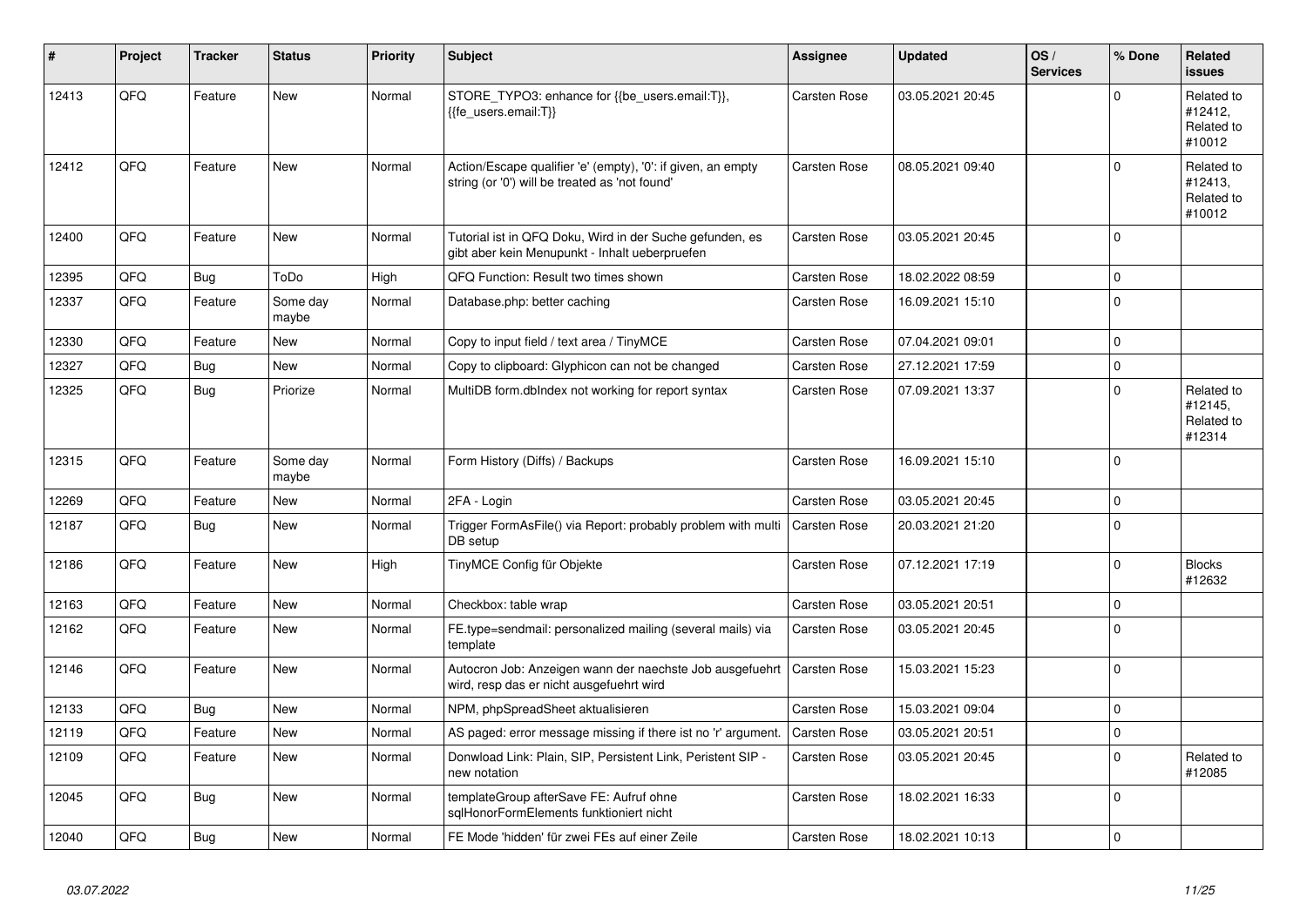| $\vert$ # | Project | <b>Tracker</b> | <b>Status</b> | <b>Priority</b> | <b>Subject</b>                                                                                       | <b>Assignee</b>                                        | <b>Updated</b>   | OS/<br><b>Services</b> | % Done      | Related<br>issues                                                                                                              |                      |
|-----------|---------|----------------|---------------|-----------------|------------------------------------------------------------------------------------------------------|--------------------------------------------------------|------------------|------------------------|-------------|--------------------------------------------------------------------------------------------------------------------------------|----------------------|
| 12024     | QFQ     | Feature        | New           | Normal          | Excel Export: text columns by default decode<br>htmlspeciachar()                                     | Carsten Rose                                           | 17.02.2021 23:55 |                        | $\Omega$    | Related to<br>#12022                                                                                                           |                      |
| 12023     | QFQ     | Feature        | New           | Normal          | MySQL Stored Precdure: QDECODESPECIALCHAR()                                                          | Carsten Rose                                           | 16.02.2021 11:16 |                        | $\mathbf 0$ | Related to<br>#12022                                                                                                           |                      |
| 11980     | QFQ     | Feature        | In Progress   | Normal          | protected verzeichnis MUSS geschützt werden                                                          | Carsten Rose                                           | 07.09.2021 13:30 |                        | $\mathbf 0$ |                                                                                                                                |                      |
| 11955     | QFQ     | Feature        | New           | Normal          | subrecord: new title option to set <th> attributes - e.g. to<br/>customize tablesorter options.</th> | attributes - e.g. to<br>customize tablesorter options. | Carsten Rose     | 03.05.2021 20:47       |             | $\mathbf 0$                                                                                                                    | Related to<br>#11775 |
| 11893     | QFQ     | Feature        | New           | High            | Broken SIP: a) only report one time, b) only report in main<br>column                                | Carsten Rose                                           | 12.05.2021 12:13 |                        | $\mathbf 0$ | Related to<br>#12532,<br>Related to<br>#14187                                                                                  |                      |
| 11775     | QFQ     | Feature        | <b>New</b>    | Normal          | Subrecord Tooltip pro Feld                                                                           | Carsten Rose                                           | 18.12.2020 15:22 |                        | $\mathbf 0$ | Related to<br>#11955                                                                                                           |                      |
| 11752     | QFQ     | <b>Bug</b>     | New           | Normal          | checkbox renders multiple input elements with same name                                              | Carsten Rose                                           | 17.12.2020 14:58 |                        | $\Omega$    | Related to<br>#11750                                                                                                           |                      |
| 11747     | QFQ     | Feature        | New           | Normal          | Maintenance Page with Redirect                                                                       | Carsten Rose                                           | 03.05.2021 20:47 |                        | $\mathbf 0$ | Related to<br>#11741                                                                                                           |                      |
| 11702     | QFQ     | Feature        | New           | Normal          | HTML Special Char makes no sense for 'allbut' if '&' is<br>forbidden                                 | <b>Carsten Rose</b>                                    | 07.12.2021 16:35 |                        | $\Omega$    | Related to<br>#5112,<br>Related to<br>#14320                                                                                   |                      |
| 11695     | QFQ     | <b>Bug</b>     | New           | Normal          | MultiForm required FE Error                                                                          | Carsten Rose                                           | 04.12.2020 13:34 |                        | $\mathbf 0$ |                                                                                                                                |                      |
| 11668     | QFQ     | Bug            | New           | Normal          | Play function.sql - problem with mysql                                                               | Carsten Rose                                           | 03.05.2021 20:48 |                        | $\mathbf 0$ |                                                                                                                                |                      |
| 11667     | QFQ     | Bug            | New           | Normal          | MySQL mariadb-server-10.3: Incorrect datetime value                                                  | Carsten Rose                                           | 03.05.2021 20:48 |                        | $\mathbf 0$ |                                                                                                                                |                      |
| 11523     | QFQ     | Feature        | New           | Normal          | Mit dynamic Update erkennen, ob Upload gemacht wurde                                                 | Carsten Rose                                           | 13.11.2020 15:07 |                        | $\Omega$    | Related to<br>#9533                                                                                                            |                      |
| 11517     | QFQ     | <b>Bug</b>     | In Progress   | Normal          | extraButtonInfo Broken for multiple FormElements                                                     | Carsten Rose                                           | 12.05.2022 13:12 |                        | $\mathbf 0$ | Related to<br>#7890,<br>Related to<br>#3811, Has<br>duplicate<br>#10905, Has<br>duplicate<br>#10553, Has<br>duplicate<br>#6779 |                      |
| 11516     | QFQ     | Feature        | New           | Normal          | Multi Page Form (Previous/Next Buttons)                                                              | Carsten Rose                                           | 16.03.2021 17:52 |                        | $\mathbf 0$ |                                                                                                                                |                      |
| 11504     | QFQ     | Feature        | New           | Normal          | Dynamic Update: Button text update for 'Save',' Close' &<br>'Delete'                                 | Carsten Rose                                           | 12.11.2020 23:44 |                        | $\mathbf 0$ |                                                                                                                                |                      |
| 11460     | QFQ     | Feature        | New           | Normal          | Easier creation of changelog: gitchangelog                                                           | Carsten Rose                                           | 12.06.2021 10:20 |                        | $\mathbf 0$ | Related to<br>#13467                                                                                                           |                      |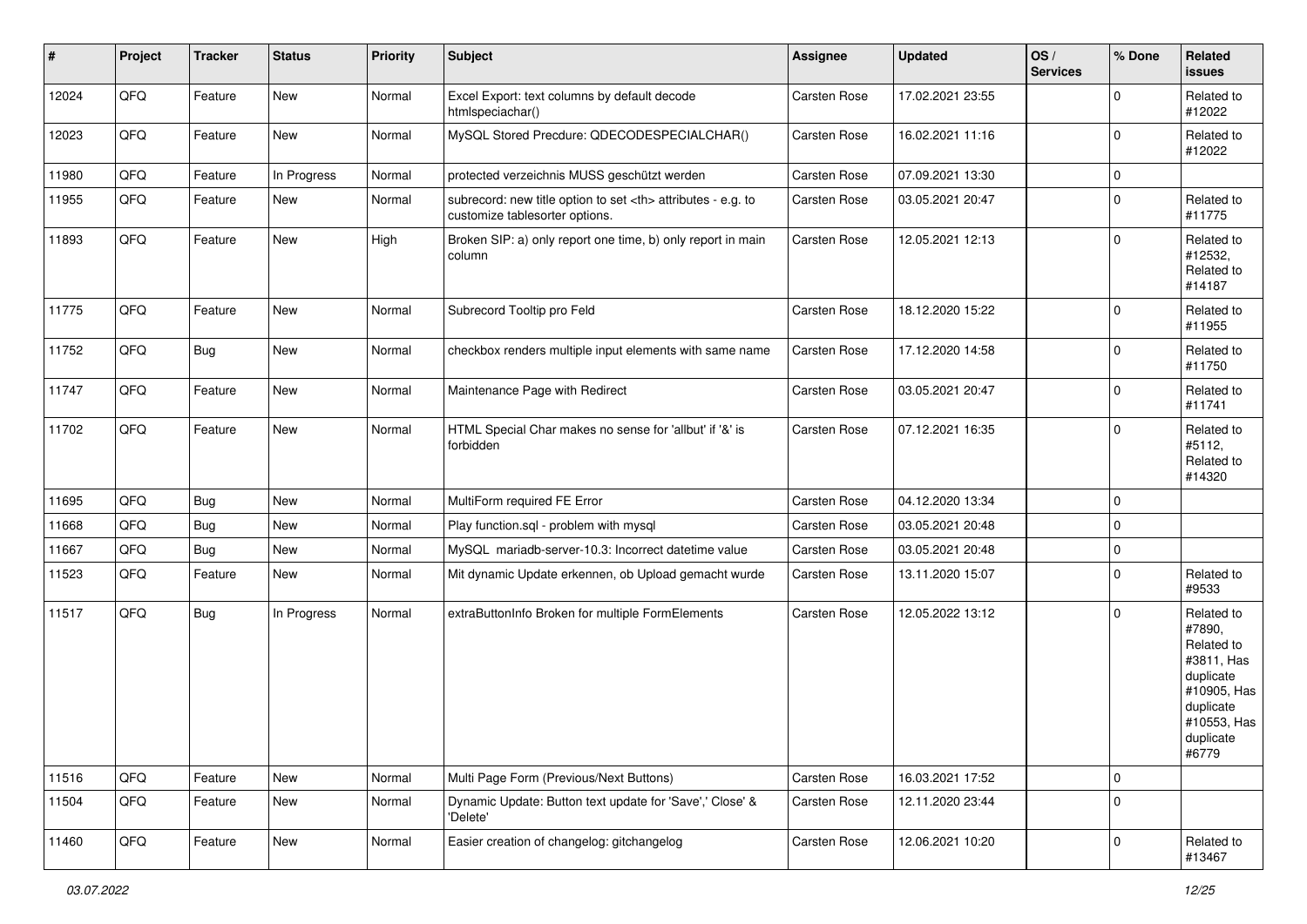| #     | Project | <b>Tracker</b> | <b>Status</b>     | <b>Priority</b> | <b>Subject</b>                                                                      | <b>Assignee</b>     | <b>Updated</b>   | OS/<br><b>Services</b> | % Done      | Related<br>issues                                                    |
|-------|---------|----------------|-------------------|-----------------|-------------------------------------------------------------------------------------|---------------------|------------------|------------------------|-------------|----------------------------------------------------------------------|
| 11323 | QFQ     | Feature        | Some day<br>maybe | Normal          | Report Frontend Editor Modal + Codemirror                                           | Carsten Rose        | 16.09.2021 15:10 |                        | 0           | Related to<br>#11036                                                 |
| 11322 | QFQ     | Feature        | Some day<br>maybe | Normal          | Form Element JSON - (multiline parameter field)                                     | Carsten Rose        | 16.09.2021 15:10 |                        | $\Omega$    |                                                                      |
| 11320 | QFQ     | Feature        | Priorize          | Normal          | Typo3 Version 10 support                                                            | Carsten Rose        | 05.05.2021 22:09 |                        | 0           |                                                                      |
| 11239 | QFQ     | Bug            | New               | Normal          | Radiobutton (plain): horizontales Rendern abhängig vom<br>Datentyp in der Datenbank | Carsten Rose        | 30.09.2020 18:37 |                        | $\Omega$    |                                                                      |
| 11217 | QFQ     | Feature        | Some day<br>maybe | Normal          | <b>Extend Script Functionality</b>                                                  | Carsten Rose        | 16.09.2021 15:10 |                        | $\Omega$    |                                                                      |
| 11080 | QFQ     | Feature        | New               | Normal          | Send MQTT messages                                                                  | Carsten Rose        | 29.08.2020 19:49 |                        | $\mathbf 0$ |                                                                      |
| 11076 | QFQ     | Feature        | In Progress       | Normal          | SELECT  AS _websocket                                                               | <b>Carsten Rose</b> | 30.08.2020 17:49 |                        | 0           |                                                                      |
| 11036 | QFQ     | Feature        | Some day<br>maybe | Normal          | inline report editor permissions                                                    | Carsten Rose        | 16.09.2021 15:09 |                        | $\mathbf 0$ | Related to<br>#11323                                                 |
| 10996 | QFQ     | Feature        | New               | Normal          | Download video via sip: no seek                                                     | Carsten Rose        | 12.08.2020 14:18 |                        | $\Omega$    |                                                                      |
| 10979 | QFQ     | Feature        | <b>New</b>        | Normal          | Ajax Calls an API - dataReport                                                      | Carsten Rose        | 11.05.2022 12:15 |                        | $\mathbf 0$ |                                                                      |
| 10976 | QFQ     | Feature        | New               | Normal          | Excel Export Verbesserungen                                                         | Carsten Rose        | 06.08.2020 10:56 |                        | $\Omega$    |                                                                      |
| 10937 | QFQ     | <b>Bug</b>     | <b>New</b>        | Normal          | Fehler mit abhängigen Select- Feldern beim Positionieren                            | <b>Carsten Rose</b> | 12.11.2020 23:45 |                        | $\mathbf 0$ |                                                                      |
| 10819 | QFQ     | Feature        | New               | Normal          | Persistent SIP - second try                                                         | Carsten Rose        | 29.06.2020 23:02 |                        | $\Omega$    | Related to<br>#6261                                                  |
| 10745 | QFQ     | Feature        | Some day<br>maybe | Normal          | Tablesorter Excel Export                                                            | Carsten Rose        | 16.09.2021 15:09 |                        | $\mathbf 0$ |                                                                      |
| 10716 | QFQ     | Feature        | Some day<br>maybe | Normal          | Business Logic mit Externen Skripten                                                | Carsten Rose        | 16.09.2021 15:10 |                        | $\Omega$    | Related to<br>#10713,<br>Related to<br>#8217                         |
| 10714 | QFQ     | Feature        | <b>New</b>        | Normal          | multi Table Form                                                                    | Carsten Rose        | 16.03.2021 18:44 |                        | $\mathbf 0$ |                                                                      |
| 10704 | QFQ     | <b>Bug</b>     | New               | Normal          | wkhtml problem rendering fullCalendar.js / fabric.js >><br>successor: puppeteer     | Carsten Rose        | 12.11.2020 23:45 |                        | $\Omega$    | Related to<br>#5024,<br>Related to<br>#4650,<br>Related to<br>#10715 |
| 10661 | QFQ     | <b>Bug</b>     | In Progress       | Normal          | Typo3 Warnungen                                                                     | Carsten Rose        | 07.09.2021 13:23 |                        | ΙO          | Related to<br>#12440                                                 |
| 10658 | QFQ     | Bug            | New               | Normal          | processReadOnly broken                                                              | Carsten Rose        | 27.05.2020 17:55 |                        | $\mathbf 0$ |                                                                      |
| 10640 | QFQ     | Bug            | New               | High            | TypeAhead Tag: FE editierbar trotz readOnly                                         | Carsten Rose        | 03.05.2021 21:12 |                        | $\mathbf 0$ | Related to<br>#7795                                                  |
| 10593 | QFQ     | Feature        | New               | Normal          | label2: text behind input element                                                   | Carsten Rose        | 16.05.2020 10:57 |                        | $\mathbf 0$ |                                                                      |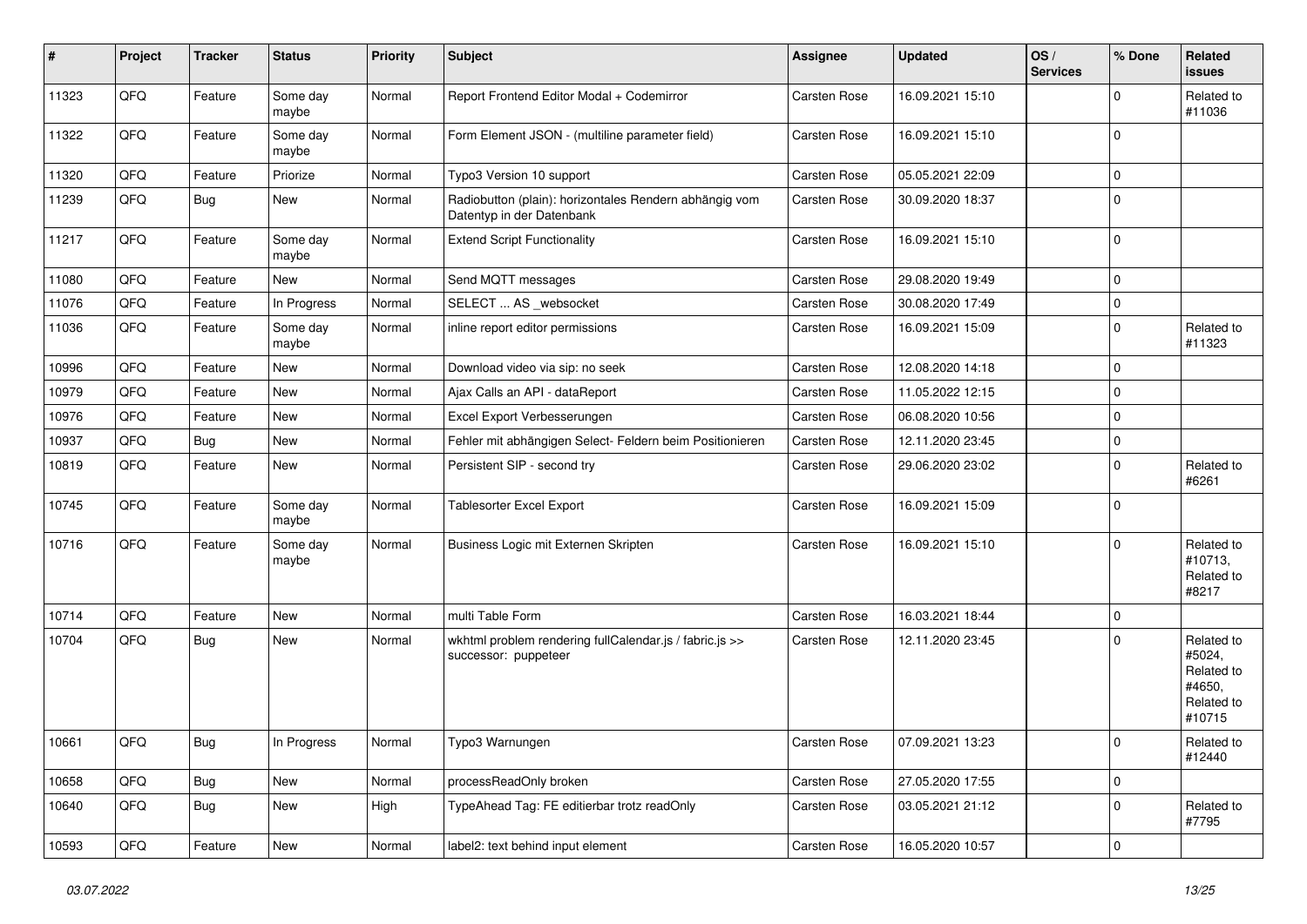| #     | Project | <b>Tracker</b> | <b>Status</b>     | <b>Priority</b> | <b>Subject</b>                                                                           | Assignee     | <b>Updated</b>   | OS/<br><b>Services</b> | % Done                  | Related<br>issues                                                      |
|-------|---------|----------------|-------------------|-----------------|------------------------------------------------------------------------------------------|--------------|------------------|------------------------|-------------------------|------------------------------------------------------------------------|
| 10588 | QFQ     | <b>Bug</b>     | New               | Normal          | typeahed Tag: Doku anpassen                                                              | Carsten Rose | 12.11.2020 23:45 |                        | $\Omega$                |                                                                        |
| 10508 | QFQ     | <b>Bug</b>     | New               | High            | Multi Form broken on Multi DB Instance                                                   | Carsten Rose | 03.05.2021 21:12 |                        | $\mathbf 0$             |                                                                        |
| 10506 | QFQ     | <b>Bug</b>     | New               | High            | Template Group broken on MultiDB instance                                                | Carsten Rose | 03.05.2021 21:12 |                        | $\Omega$                | Related to<br>#10505                                                   |
| 10443 | QFQ     | Feature        | In Progress       | Normal          | Konzept_api / _live                                                                      | Carsten Rose | 07.05.2020 09:39 |                        | $\Omega$                |                                                                        |
| 10322 | QFQ     | Bug            | New               | Normal          | FormElement / Radio: missing column 'enum' >> FE not<br>reported                         | Carsten Rose | 07.05.2020 09:37 |                        | $\Omega$                |                                                                        |
| 10119 | QFQ     | Feature        | New               | Normal          | Dropdown (selectlist) & TypeAhead: format and catagorize<br>list                         | Carsten Rose | 07.05.2020 09:36 |                        | $\Omega$                |                                                                        |
| 10116 | QFQ     | Feature        | Some day<br>maybe | Normal          | TypeAhead: Tag - show inside 'input' element                                             | Carsten Rose | 16.09.2021 15:09 |                        | $\mathbf 0$             |                                                                        |
| 10095 | QFQ     | Feature        | Some day<br>maybe | Normal          | Generic Gitlab Integration into QFQ                                                      | Carsten Rose | 16.09.2021 15:10 |                        | $\mathbf 0$             |                                                                        |
| 10082 | QFQ     | <b>Bug</b>     | New               | Normal          | FE.type=SELECT - 'sanatize' Class                                                        | Carsten Rose | 07.05.2020 09:36 |                        | $\Omega$                | Related to<br>#10081                                                   |
| 10081 | QFQ     | <b>Bug</b>     | New               | High            | Stale record lock after 'forbidden' character                                            | Carsten Rose | 03.05.2021 21:12 |                        | $\Omega$                | Related to<br>#10082,<br>Related to<br>#9789                           |
| 10080 | QFQ     | Feature        | New               | Normal          | Popup on 'save' / 'close': configure dialog (answer<br>yes/no/cancle/)                   | Carsten Rose | 28.03.2021 20:52 |                        | $\mathbf 0$             | Is duplicate<br>of #12262                                              |
| 10015 | QFQ     | Feature        | Priorize          | Normal          | Monospace in Textarea                                                                    | Carsten Rose | 03.02.2020 13:40 |                        | $\Omega$                |                                                                        |
| 10014 | QFQ     | Feature        | New               | Normal          | Manual.rst: describe behaviour and process order of<br>fillStoreVar, slaveId, sqlBefore, | Carsten Rose | 01.02.2020 22:31 |                        | $\mathbf 0$             |                                                                        |
| 10013 | QFQ     | Feature        | Some day<br>maybe | Normal          | FE.typ=editor: CodeMirror                                                                | Carsten Rose | 08.06.2022 10:37 |                        | $\Omega$                | Related to<br>#12611,<br>Related to<br>#12490,<br>Related to<br>#7732  |
| 10012 | QFQ     | Feature        | Priorize          | Normal          | redirectAllMailTo: {{beEmail:T}}                                                         | Carsten Rose | 08.05.2021 09:54 |                        | $\Omega$                | Related to<br>#12412,<br>Related to<br>#12413,<br>Related to<br>#10011 |
| 10011 | QFQ     | Feature        | Priorize          | Normal          | Offer new STORE_TYPO3 Variable 'beUser', 'beEmail'                                       | Carsten Rose | 08.05.2021 09:51 |                        | 0                       | Related to<br>#10012,<br>Related to<br>#12511                          |
| 10005 | QFQ     | Feature        | Priorize          | Normal          | Report / special column name:  AS calendar                                               | Carsten Rose | 03.06.2020 17:28 |                        | $\overline{\mathbf{0}}$ |                                                                        |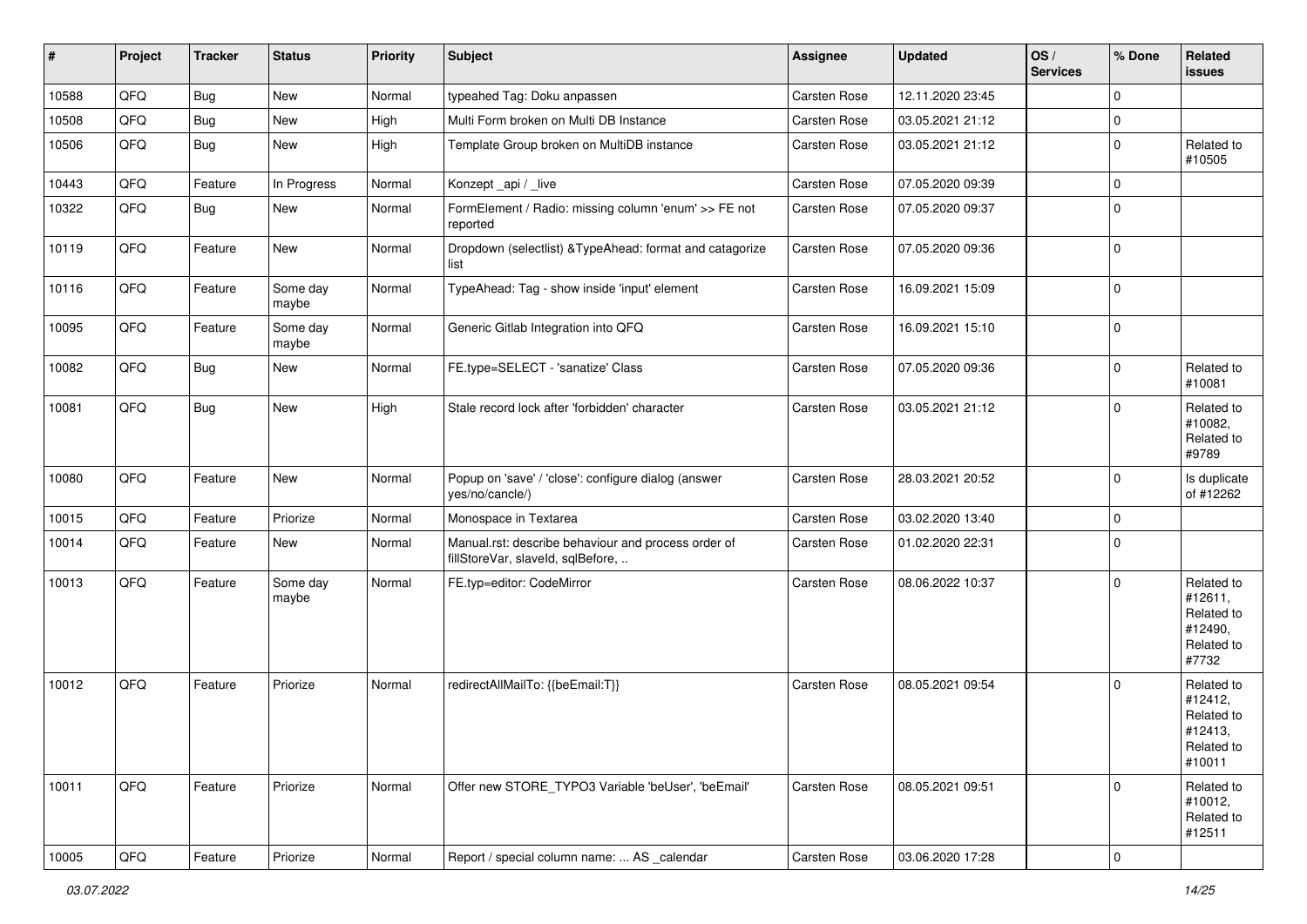| ∥ #  | Project | <b>Tracker</b> | <b>Status</b>     | Priority | <b>Subject</b>                                                                                                                        | Assignee            | <b>Updated</b>   | OS/<br><b>Services</b> | % Done      | Related<br><b>issues</b>                                                |
|------|---------|----------------|-------------------|----------|---------------------------------------------------------------------------------------------------------------------------------------|---------------------|------------------|------------------------|-------------|-------------------------------------------------------------------------|
| 9983 | QFQ     | Feature        | <b>New</b>        | Normal   | Report Notation: new keyword 'range'                                                                                                  | Carsten Rose        | 01.02.2020 15:55 |                        | $\mathbf 0$ |                                                                         |
| 9975 | QFQ     | Bug            | Priorize          | Normal   | Dropdown Menu: 'r:3' broken                                                                                                           | Carsten Rose        | 01.02.2020 10:13 |                        | $\mathbf 0$ |                                                                         |
| 9968 | QFQ     | Feature        | Priorize          | Normal   | Tooltip in Links for Developer                                                                                                        | Carsten Rose        | 01.02.2020 23:17 |                        | $\mathbf 0$ |                                                                         |
| 9958 | QFQ     | Bug            | Priorize          | Normal   | Broken subrecord query: no error message                                                                                              | Carsten Rose        | 05.02.2021 15:15 |                        | $\mathbf 0$ |                                                                         |
| 9947 | QFQ     | Bug            | Priorize          | Normal   | Unwanted error message if missing 'typeAheadSqlPrefetch'                                                                              | Carsten Rose        | 01.02.2020 10:13 |                        | $\pmb{0}$   |                                                                         |
| 9928 | QFQ     | Feature        | Priorize          | Normal   | SpecialColumnName: a) Deprecated: ' AS "_+tag " ', b)<br>New: ' AS "_ <tag1><tag2>"</tag2></tag1>                                     | Carsten Rose        | 01.02.2020 23:17 |                        | $\Omega$    | Related to<br>#9929                                                     |
| 9927 | QFQ     | Feature        | <b>New</b>        | Normal   | QFQ Update: a) Update nur machen wenn BE User<br>eingeloggt ist., b) Bei Fehler genaue Meldung welcher<br>Updateschritt Probleme hat. | <b>Carsten Rose</b> | 22.01.2020 12:59 |                        | $\mathbf 0$ |                                                                         |
| 9900 | QFQ     | Feature        | Priorize          | Normal   | Generic API Call: tt-content record >> JSON                                                                                           | Carsten Rose        | 01.02.2020 10:13 |                        | $\mathsf 0$ |                                                                         |
| 9862 | QFQ     | <b>Bug</b>     | Priorize          | Normal   | Failed writing to sql mail qfq.log should throw an exception                                                                          | Carsten Rose        | 01.02.2020 10:13 |                        | $\mathbf 0$ |                                                                         |
| 9834 | QFQ     | Bug            | Priorize          | Normal   | Input elements with tag 'disabled' are missing on<br>form-submit: server option 'processReadOnly' broken                              | Carsten Rose        | 07.12.2021 16:43 |                        | $\mathbf 0$ | Related to<br>#9691,<br>Related to<br>#5305, Has<br>duplicate<br>#12331 |
| 9811 | QFQ     | Feature        | <b>New</b>        | Normal   | Report: tag every n'th row                                                                                                            | Carsten Rose        | 01.02.2020 23:22 |                        | $\Omega$    |                                                                         |
| 9783 | QFQ     | Bug            | <b>New</b>        | Normal   | Email with special characters                                                                                                         | Carsten Rose        | 01.02.2020 23:22 |                        | $\mathbf 0$ |                                                                         |
| 9781 | QFQ     | Feature        | <b>New</b>        | Normal   | Button: CSS class to make buttons smaller                                                                                             | Carsten Rose        | 01.02.2020 23:22 |                        | $\mathbf 0$ |                                                                         |
| 9777 | QFQ     | Feature        | New               | Normal   | Logging QFQ Variables                                                                                                                 | <b>Carsten Rose</b> | 16.12.2019 17:17 |                        | $\mathbf 0$ |                                                                         |
| 9773 | QFQ     | Bug            | <b>New</b>        | Normal   | form.parameter.formModeGlobal=requiredOff                                                                                             | Carsten Rose        | 01.02.2020 15:56 |                        | $\mathbf 0$ |                                                                         |
| 9707 | QFQ     | Feature        | New               | Normal   | SIP security: encode pageld and check pageld on decode                                                                                | <b>Carsten Rose</b> | 01.02.2020 23:22 |                        | $\mathsf 0$ |                                                                         |
| 9706 | QFQ     | Feature        | New               | Normal   | Multi File Upload (hidden template group)                                                                                             | Carsten Rose        | 01.02.2020 23:22 |                        | $\mathbf 0$ | Related to<br>#7521,<br>Related to<br>#5562.<br>Related to<br>#13330    |
| 9704 | QFQ     | Feature        | Some day<br>maybe | Normal   | Thumbnails Generieren beim Splitten von PDF Files                                                                                     | <b>Carsten Rose</b> | 11.12.2019 16:01 |                        | $\mathbf 0$ |                                                                         |
| 9669 | QFQ     | <b>Bug</b>     | Some day<br>maybe | Normal   | Checkbox / Template Group: radio/checkbox visible broken<br>after 'add'                                                               | Carsten Rose        | 16.06.2021 13:47 |                        | $\mathbf 0$ | Related to<br>#8091                                                     |
| 9668 | QFQ     | Feature        | Priorize          | Normal   | Form.mode: rename 'hidden' to 'hide'                                                                                                  | <b>Carsten Rose</b> | 05.05.2021 22:14 |                        | $\mathsf 0$ | Related to<br>#6437                                                     |
| 9602 | QFQ     | Feature        | <b>New</b>        | Normal   | Form definition as JSON                                                                                                               | <b>Carsten Rose</b> | 01.02.2020 23:21 |                        | $\Omega$    | Related to<br>#9600                                                     |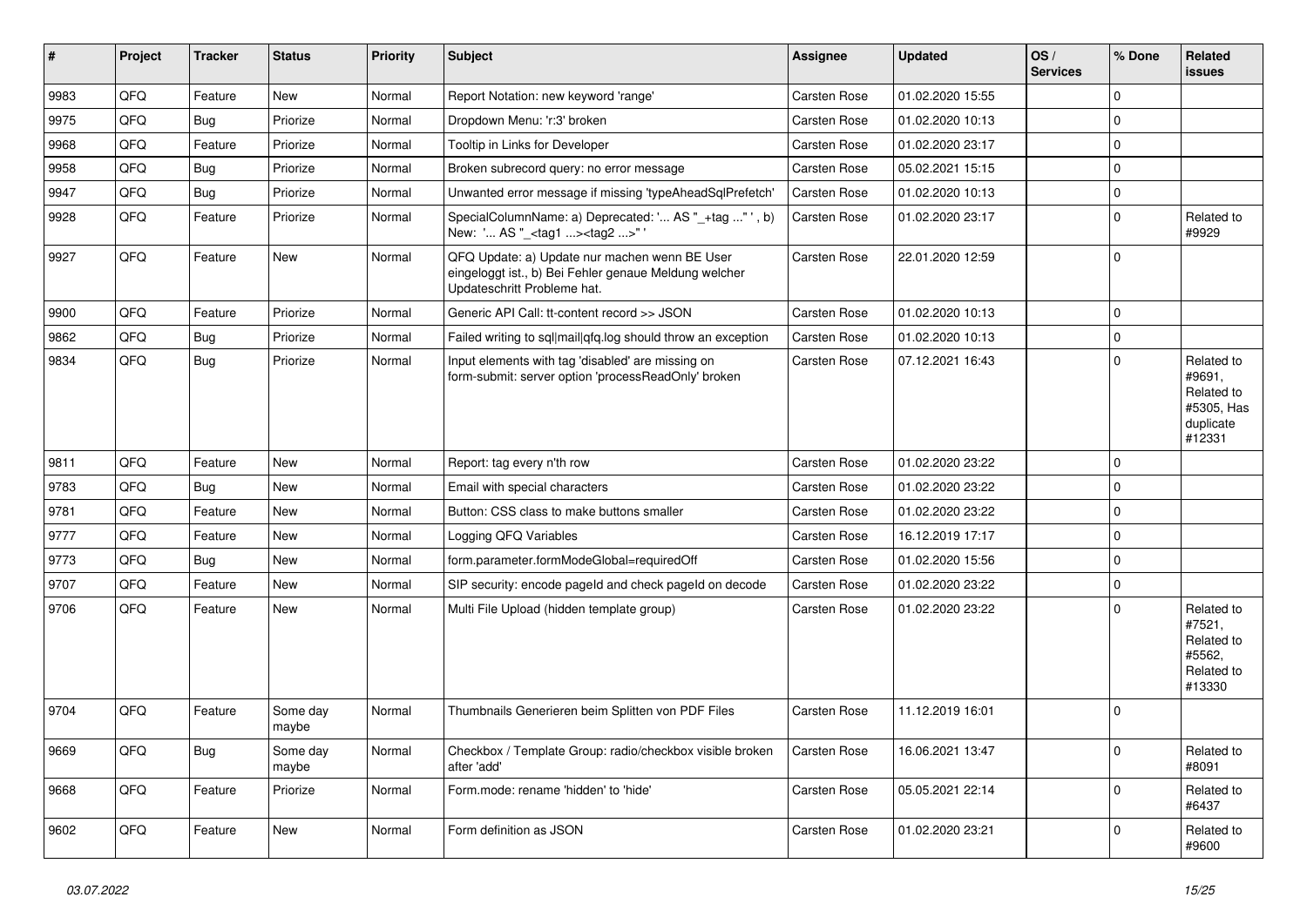| #    | Project | <b>Tracker</b> | <b>Status</b>     | <b>Priority</b> | <b>Subject</b>                                                                  | <b>Assignee</b>     | <b>Updated</b>   | OS/<br><b>Services</b> | % Done      | Related<br>issues                            |
|------|---------|----------------|-------------------|-----------------|---------------------------------------------------------------------------------|---------------------|------------------|------------------------|-------------|----------------------------------------------|
| 9579 | QFQ     | Feature        | Some day<br>maybe | Normal          | Multiform with Process Row                                                      | Carsten Rose        | 11.12.2019 16:01 |                        | $\Omega$    |                                              |
| 9537 | QFQ     | Feature        | New               | Normal          | FormEditor: Edit fieldset in FrontEnd                                           | Carsten Rose        | 01.02.2020 23:22 |                        | $\mathbf 0$ |                                              |
| 9534 | QFQ     | Bug            | Priorize          | Urgent          | FE.type=upload: 'Unknown Mode: ID"                                              | Carsten Rose        | 03.05.2021 21:14 |                        | $\Omega$    | Related to<br>#9532                          |
| 9533 | QFQ     | <b>Bug</b>     | <b>New</b>        | Normal          | FE.type=upload: Check in 'beforeSave' if upload is given                        | Carsten Rose        | 01.02.2020 23:22 |                        | $\Omega$    | Related to<br>#11523                         |
| 9531 | QFQ     | Bug            | <b>New</b>        | High            | FE File: Dynamic Update / modeSql / required detected even<br>it not set        | <b>Carsten Rose</b> | 11.06.2021 20:32 |                        | $\Omega$    | Related to<br>#12398                         |
| 9394 | QFQ     | Feature        | Priorize          | Normal          | REST: allow for non numerical ids in get requests                               | Carsten Rose        | 05.05.2021 22:10 |                        | $\mathbf 0$ |                                              |
| 9352 | QFQ     | Feature        | New               | Normal          | FE 'Native' fire slaveld, sqlAfter, sqllns                                      | Carsten Rose        | 01.02.2020 23:22 |                        | $\Omega$    |                                              |
| 9348 | QFQ     | Feature        | <b>New</b>        | Normal          | defaultThumbnailSize: pre render thumbnails                                     | Carsten Rose        | 12.06.2021 09:05 |                        | $\Omega$    |                                              |
| 9347 | QFQ     | Bug            | <b>New</b>        | High            | FE.type=upload with dynamic show/hidden: required not<br>detected               | Carsten Rose        | 12.06.2021 10:40 |                        | $\Omega$    | Related to<br>#5305,<br>Related to<br>#12398 |
| 9346 | QFQ     | Feature        | Priorize          | Normal          | beforeSave: check if an upload is given                                         | Carsten Rose        | 11.06.2021 21:18 |                        | $\mathbf 0$ |                                              |
| 9317 | QFQ     | Bug            | <b>New</b>        | Normal          | FE.type=note: with dynamic show/hidden an empty label<br>causes trouble         | Carsten Rose        | 01.02.2020 23:22 |                        | $\mathbf 0$ |                                              |
| 9281 | QFQ     | <b>Bug</b>     | Some day<br>maybe | Normal          | Allow STRICT_TRANS_TABLES                                                       | Carsten Rose        | 02.01.2021 18:43 |                        | $\mathbf 0$ |                                              |
| 9221 | QFQ     | Feature        | <b>New</b>        | Normal          | typeAhead: Zeichenlimite ausschalten                                            | Carsten Rose        | 29.06.2022 22:36 |                        | $\mathbf 0$ |                                              |
| 9208 | QFQ     | Feature        | <b>New</b>        | Normal          | Manage 'recent' records                                                         | Carsten Rose        | 01.02.2020 23:22 |                        | $\Omega$    |                                              |
| 9177 | QFQ     | Bug            | New               | Normal          | Bug? QFQ tries to save an action FE, which has real<br>existing column name     | Carsten Rose        | 01.02.2020 23:22 |                        | $\Omega$    |                                              |
| 9173 | QFQ     | Bug            | Priorize          | Urgent          | Stale Record Lock: Firefox                                                      | Carsten Rose        | 03.05.2021 21:14 |                        | $\Omega$    | Related to<br>#9789                          |
| 9136 | QFQ     | Feature        | <b>New</b>        | Normal          | Create ZIP files with dynamic PDFs                                              | Carsten Rose        | 01.02.2020 23:22 |                        | $\Omega$    |                                              |
| 9129 | QFQ     | Feature        | <b>New</b>        | Normal          | sqlValidate: Message as notification, not as error                              | Carsten Rose        | 01.02.2020 23:22 |                        | $\Omega$    | Related to<br>#9128                          |
| 9128 | QFQ     | Feature        | <b>New</b>        | Normal          | Error Message: not replaced variables- a) replace back to<br>'{{', b) underline | Carsten Rose        | 01.02.2020 23:22 |                        | $\mathbf 0$ | Related to<br>#9129                          |
| 9127 | QFQ     | Bug            | New               | Normal          | Error Message: change 'roll over' color - text not readable                     | Carsten Rose        | 01.02.2020 23:22 |                        | 0           |                                              |
| 9121 | QFQ     | <b>Bug</b>     | Priorize          | High            | sip links have r and __dbIndexData set                                          | Carsten Rose        | 12.06.2021 10:41 |                        | $\mathbf 0$ |                                              |
| 9077 | QFQ     | <b>Bug</b>     | New               | Normal          | typeAheadSql: report broken SQL                                                 | Carsten Rose        | 29.06.2022 22:35 |                        | 0           | Related to<br>#4018                          |
| 9013 | QFQ     | Bug            | New               | Normal          | Error in Twig template not handled                                              | Carsten Rose        | 20.10.2021 13:43 |                        | 0           |                                              |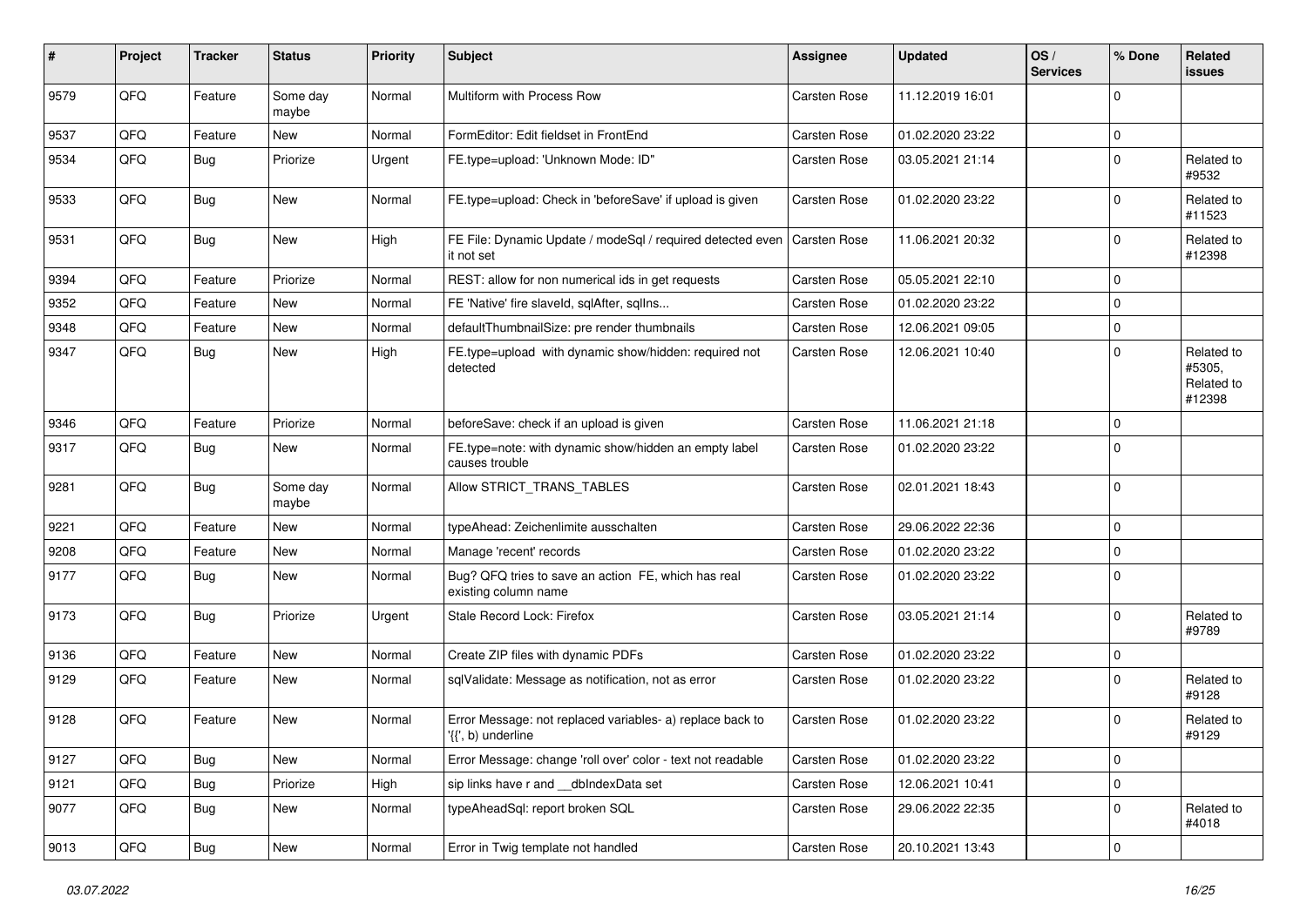| #    | Project | <b>Tracker</b> | <b>Status</b>     | <b>Priority</b> | <b>Subject</b>                                                                                         | Assignee            | <b>Updated</b>   | OS/<br><b>Services</b> | % Done      | Related<br>issues    |
|------|---------|----------------|-------------------|-----------------|--------------------------------------------------------------------------------------------------------|---------------------|------------------|------------------------|-------------|----------------------|
| 8975 | QFQ     | Feature        | <b>New</b>        | Normal          | Report Notation: 2.0                                                                                   | <b>Carsten Rose</b> | 01.02.2020 23:22 |                        | $\Omega$    | Related to<br>#8963  |
| 8963 | QFQ     | Feature        | Priorize          | Normal          | Setting values in a store: flexible way                                                                | <b>Carsten Rose</b> | 05.05.2021 22:10 |                        | $\Omega$    | Related to<br>#8975  |
| 8962 | QFQ     | Feature        | <b>New</b>        | High            | allow for form fields with identical names                                                             | Carsten Rose        | 03.05.2021 21:14 |                        | $\Omega$    |                      |
| 8894 | QFQ     | Feature        | Some day<br>maybe | Normal          | Documentation Tags Usable in QFQ Application                                                           | Carsten Rose        | 11.12.2019 16:01 |                        | $\Omega$    |                      |
| 8892 | QFQ     | Feature        | Some day<br>maybe | Normal          | Display and Edit SQL Comments in Form Editor                                                           | <b>Carsten Rose</b> | 11.12.2019 16:01 |                        | $\Omega$    |                      |
| 8806 | QFQ     | Feature        | <b>New</b>        | Normal          | SQL Function nl2br                                                                                     | <b>Carsten Rose</b> | 01.02.2020 23:22 |                        | $\Omega$    |                      |
| 8719 | QFQ     | Feature        | <b>New</b>        | Normal          | extraButtonLock: add support for 0/1                                                                   | Carsten Rose        | 01.02.2020 23:22 |                        | $\Omega$    |                      |
| 8702 | QFQ     | Feature        | <b>New</b>        | Normal          | Load Record which is locked: missing user info                                                         | <b>Carsten Rose</b> | 11.12.2019 16:16 |                        | $\Omega$    | Related to<br>#9789  |
| 8668 | QFQ     | Bug            | <b>New</b>        | High            | Pill disabled: dyamic mode 'hidden' not respected - FE is still<br>required                            | <b>Carsten Rose</b> | 03.05.2021 21:14 |                        | $\mathbf 0$ |                      |
| 8586 | QFQ     | Feature        | Some day<br>maybe | Normal          | QFQ: Enhance Error message for 'record not found'                                                      | <b>Carsten Rose</b> | 16.09.2021 15:10 |                        | $\Omega$    |                      |
| 8585 | QFQ     | Feature        | Priorize          | Normal          | Enhance Error message for 'unknown form'                                                               | <b>Carsten Rose</b> | 01.02.2020 10:13 |                        | $\Omega$    |                      |
| 8584 | QFQ     | Feature        | Priorize          | Normal          | FE 'Action' - never assign to Container (except Template<br>Group)                                     | <b>Carsten Rose</b> | 01.02.2020 10:13 |                        | $\Omega$    |                      |
| 8520 | QFQ     | Feature        | Some day<br>maybe | Normal          | Bring QFQ to Composer                                                                                  | Carsten Rose        | 16.09.2021 15:10 |                        | $\Omega$    |                      |
| 8431 | QFQ     | <b>Bug</b>     | New               | High            | autocron.php with wrong path                                                                           | <b>Carsten Rose</b> | 03.05.2021 21:14 |                        | 0           |                      |
| 8336 | QFQ     | Feature        | <b>New</b>        | Normal          | Form > modified > Close New: a) Optional disable popup, b)<br>custom text, c) mode on save: close stay | <b>Carsten Rose</b> | 01.02.2020 23:22 |                        | $\Omega$    | Related to<br>#8335  |
| 8277 | QFQ     | Feature        | Priorize          | Normal          | fe.parameter.default=                                                                                  | <b>Carsten Rose</b> | 01.02.2020 23:17 |                        | $\Omega$    | Related to<br>#8113  |
| 8217 | QFQ     | Feature        | <b>New</b>        | Normal          | if-elseif-else construct                                                                               | Carsten Rose        | 16.03.2021 18:41 |                        | $\Omega$    | Related to<br>#10716 |
| 8204 | QFQ     | Feature        | Priorize          | High            | Position 'required mark'                                                                               | <b>Carsten Rose</b> | 16.06.2021 13:44 |                        | $\Omega$    |                      |
| 8187 | QFQ     | Feature        | New               | Normal          | Subrecord: enable/hide new button - make new/edit/delete<br>customizeable.                             | <b>Carsten Rose</b> | 06.03.2021 18:44 |                        | $\Omega$    | Related to<br>#11326 |
| 8106 | QFQ     | Bug            | Some day<br>maybe | Normal          | Dynamic Update: Feld kann nicht auf empty zurückgesetzt<br>werden                                      | <b>Carsten Rose</b> | 11.12.2019 16:01 |                        | $\Omega$    |                      |
| 8101 | QFQ     | Feature        | Some day<br>maybe | Normal          | Password hash: support further hashing methods                                                         | Carsten Rose        | 16.09.2021 15:10 |                        | $\Omega$    |                      |
| 8089 | QFQ     | Feature        | <b>New</b>        | Normal          | Copy/Paste for FormElements                                                                            | <b>Carsten Rose</b> | 01.02.2020 23:22 |                        | $\Omega$    |                      |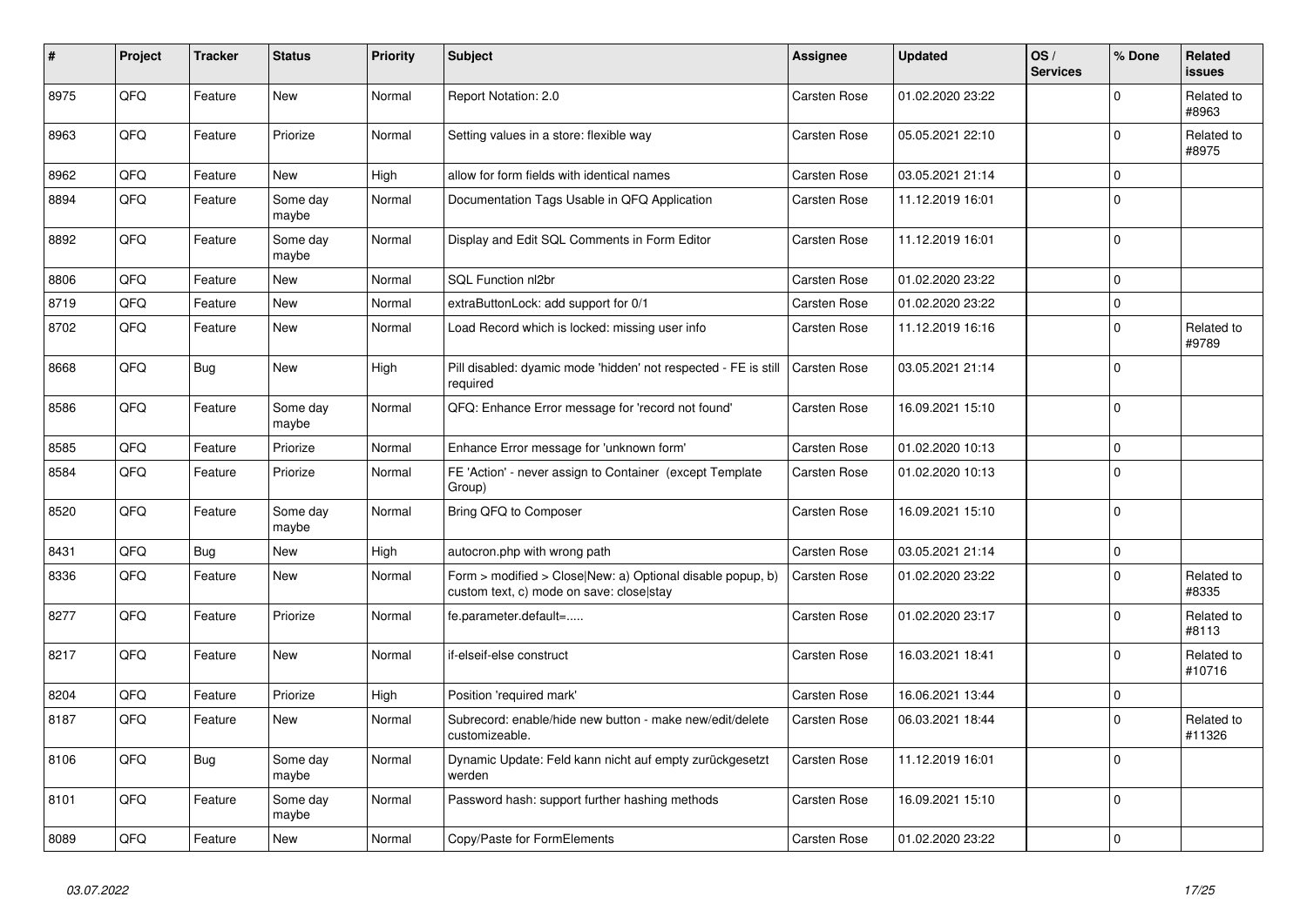| #    | Project | <b>Tracker</b> | <b>Status</b> | <b>Priority</b> | <b>Subject</b>                                                                                        | <b>Assignee</b>     | <b>Updated</b>   | OS/<br><b>Services</b> | % Done      | <b>Related</b><br><b>issues</b>                 |
|------|---------|----------------|---------------|-----------------|-------------------------------------------------------------------------------------------------------|---------------------|------------------|------------------------|-------------|-------------------------------------------------|
| 8083 | QFQ     | <b>Bug</b>     | New           | High            | FormEditor: primary table list does not respect<br>'indexDb={{indexData:Y}}'                          | Carsten Rose        | 03.05.2021 21:14 |                        | $\Omega$    | Has<br>duplicate<br>#6678                       |
| 8082 | QFQ     | Feature        | Priorize      | High            | Contact form without saving record                                                                    | Carsten Rose        | 07.12.2021 15:20 |                        | $\Omega$    | Related to<br>#8587,<br><b>Blocks</b><br>#11850 |
| 8049 | QFQ     | <b>Bug</b>     | <b>New</b>    | Normal          | FE.type=note, column 'value': text moves some pixel to top<br>after save                              | Carsten Rose        | 01.02.2020 23:22 |                        | $\Omega$    |                                                 |
| 8044 | QFQ     | Feature        | Priorize      | Normal          | Transaction: a) Form, b) Report                                                                       | Carsten Rose        | 05.05.2021 22:14 |                        | $\Omega$    | Related to<br>#8043                             |
| 8037 | QFQ     | <b>Bug</b>     | Priorize      | Normal          | FE.type=upload (advanced mode): {{slaveld:V}} missing<br>during dynamic update                        | Carsten Rose        | 01.02.2020 10:13 |                        | $\Omega$    |                                                 |
| 8034 | QFQ     | Feature        | Priorize      | Normal          | FormElement 'data': 22.22.2222 should not be accepted                                                 | Carsten Rose        | 01.02.2020 10:13 |                        | $\mathbf 0$ |                                                 |
| 7924 | QFQ     | Feature        | <b>New</b>    | Normal          | Radio/Checkbox with Tooltip                                                                           | Carsten Rose        | 01.02.2020 23:22 |                        | $\Omega$    |                                                 |
| 7920 | QFQ     | Feature        | <b>New</b>    | Normal          | FE: Syntax Highlight, Zeinlenumbruch                                                                  | Carsten Rose        | 01.02.2020 10:03 |                        | $\Omega$    |                                                 |
| 7899 | QFQ     | <b>Bug</b>     | <b>New</b>    | High            | Fe.type=password / retype / required: always complain about<br>missing value                          | <b>Carsten Rose</b> | 03.05.2021 21:14 |                        | $\Omega$    |                                                 |
| 7890 | QFQ     | <b>Bug</b>     | <b>New</b>    | Normal          | FormElement 'required': extraButtonInfo not aligned                                                   | <b>Carsten Rose</b> | 11.06.2021 21:17 |                        | $\Omega$    | Related to<br>#11517                            |
| 7850 | QFQ     | Feature        | <b>New</b>    | High            | Upload records: non 'pathFileName' column                                                             | Carsten Rose        | 03.05.2021 21:14 |                        | $\mathbf 0$ |                                                 |
| 7812 | QFQ     | Feature        | <b>New</b>    | Normal          | FE 'Subrecord' - new option 'subrecordShowFilter',<br>'subrecordPaging'                               | Carsten Rose        | 01.02.2020 23:22 |                        | $\Omega$    |                                                 |
| 7795 | QFQ     | Bug            | <b>New</b>    | Normal          | Readonly Form: Typeahead-Felder                                                                       | Carsten Rose        | 01.02.2020 23:22 |                        | $\Omega$    | Related to<br>#10640                            |
| 7685 | QFQ     | <b>Bug</b>     | <b>New</b>    | Normal          | Open FormElement from QFQ error message and save<br>modified record: error about missing {{formId:F}} | Carsten Rose        | 01.02.2020 23:22 |                        | $\Omega$    |                                                 |
| 7683 | QFQ     | Feature        | <b>New</b>    | Normal          | Special column names in '{{ SELECT  AS _link }}' should<br>be detected                                | Carsten Rose        | 01.02.2020 23:21 |                        | $\Omega$    |                                                 |
| 7681 | QFQ     | Feature        | <b>New</b>    | Normal          | Optional switch off 'check for modified record'                                                       | <b>Carsten Rose</b> | 01.02.2020 23:21 |                        | $\Omega$    |                                                 |
| 7660 | QFQ     | Feature        | <b>New</b>    | Normal          | IMAP: import mails to DB, move / delete mails                                                         | Carsten Rose        | 01.02.2020 09:52 |                        | 0           |                                                 |
| 7656 | QFQ     | <b>Bug</b>     | Priorize      | Normal          | FE with required, 'pattern' and 'extraButtonLock': always<br>complain about missing value             | Carsten Rose        | 01.02.2020 10:13 |                        | $\Omega$    |                                                 |
| 7650 | QFQ     | Bug            | New           | High            | Optional do not show 'required' sign on FormElement                                                   | Carsten Rose        | 03.05.2021 21:14 |                        | $\mathbf 0$ |                                                 |
| 7630 | QFQ     | Feature        | Priorize      | Normal          | detailed error message for simple upload                                                              | Carsten Rose        | 01.02.2020 10:13 |                        | $\mathbf 0$ |                                                 |
| 7616 | QFQ     | Bug            | Priorize      | Normal          | Selectlist with Enum & Dynamic Update                                                                 | Carsten Rose        | 01.02.2020 10:13 |                        | $\mathbf 0$ |                                                 |
| 7574 | QFQ     | Bug            | New           | Normal          | Substitute error: form element not reported / dont parse<br>Form.note                                 | Carsten Rose        | 01.02.2020 23:21 |                        | 0           |                                                 |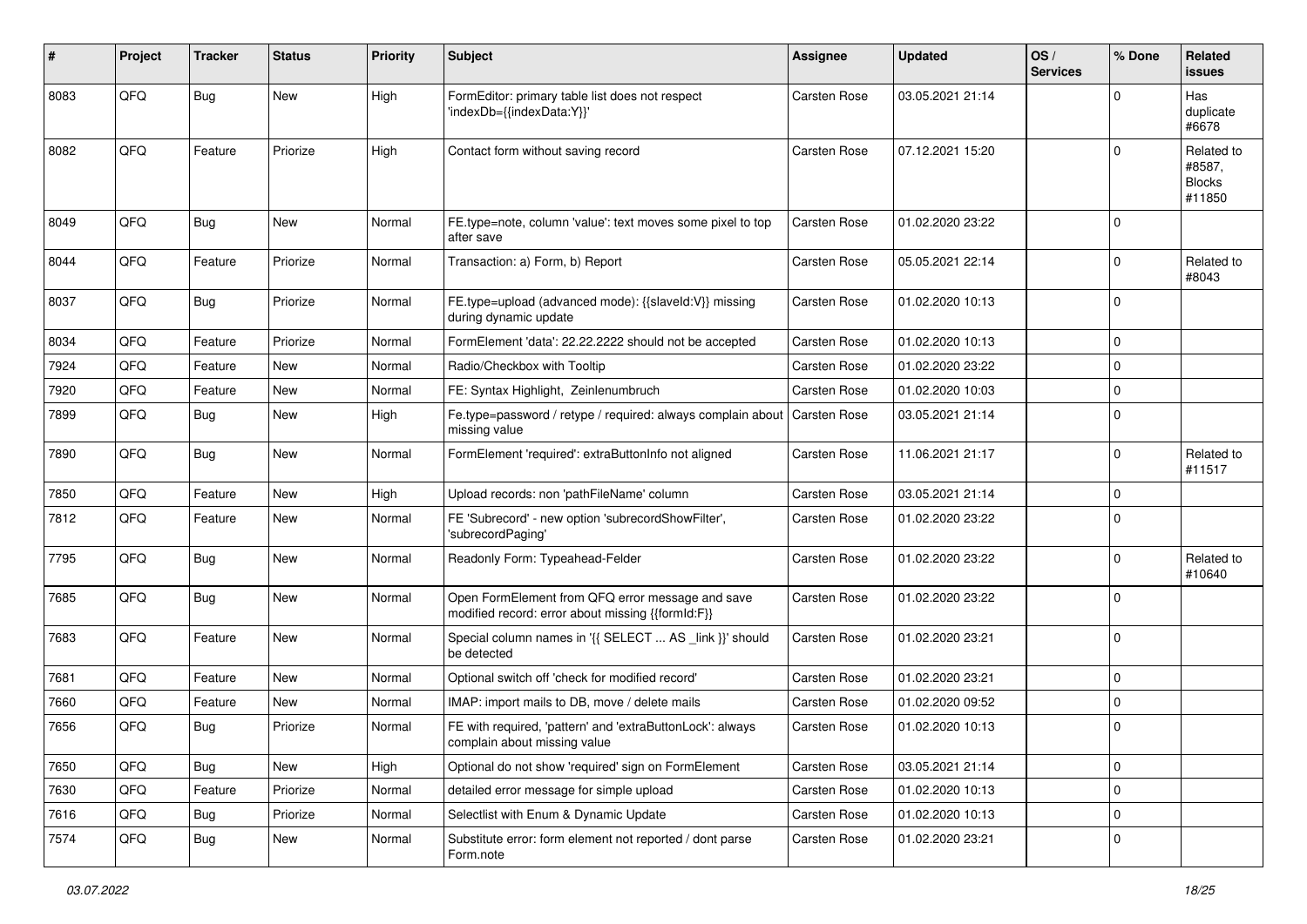| #    | Project | <b>Tracker</b> | <b>Status</b>     | <b>Priority</b> | <b>Subject</b>                                                                 | Assignee            | <b>Updated</b>   | OS/<br><b>Services</b> | % Done      | Related<br><b>issues</b> |
|------|---------|----------------|-------------------|-----------------|--------------------------------------------------------------------------------|---------------------|------------------|------------------------|-------------|--------------------------|
| 7547 | QFQ     | Bug            | <b>New</b>        | Normal          | Error Message in afterSave: wrong parameter column<br>reported                 | Carsten Rose        | 01.02.2020 23:22 |                        | $\Omega$    |                          |
| 7524 | QFQ     | Bug            | <b>New</b>        | Normal          | QFQ throws a 'General Error' if 'fileadmin/protected/log/' is<br>not writeable | <b>Carsten Rose</b> | 01.02.2020 23:22 |                        | $\Omega$    |                          |
| 7522 | QFQ     | Feature        | Priorize          | Normal          | Inserting default index.html to folder (Avoid Apache<br>Indexing)              | Carsten Rose        | 01.02.2020 10:13 |                        | $\Omega$    |                          |
| 7521 | QFQ     | Feature        | <b>New</b>        | Normal          | TemplateGroup: fe.type=upload                                                  | Carsten Rose        | 01.02.2020 23:21 |                        | $\mathbf 0$ | Related to<br>#9706      |
| 7520 | QFQ     | Feature        | New               | Normal          | QR Code:  AS _qr ( AS _link)                                                   | Carsten Rose        | 01.02.2020 23:22 |                        | $\mathbf 0$ |                          |
| 7519 | QFQ     | Feature        | <b>New</b>        | Normal          | Select: Multi                                                                  | Carsten Rose        | 01.02.2020 23:22 |                        | $\Omega$    |                          |
| 7513 | QFQ     | <b>Bug</b>     | <b>New</b>        | Normal          | Radios not correct aligned                                                     | Carsten Rose        | 01.02.2020 23:22 |                        | $\Omega$    |                          |
| 7512 | QFQ     | Bug            | <b>New</b>        | Normal          | FE: inputType=number >> 'pattern' is not respected                             | Carsten Rose        | 01.02.2020 23:22 |                        | $\Omega$    |                          |
| 7481 | QFQ     | Feature        | New               | Normal          | Detect 'BaseUrl' automatically                                                 | Carsten Rose        | 01.02.2020 23:21 |                        | $\mathbf 0$ |                          |
| 7480 | QFQ     | Feature        | New               | Normal          | Record History (Undo / Redo)                                                   | <b>Carsten Rose</b> | 11.12.2019 16:16 |                        | $\Omega$    | Related to<br>#2361      |
| 7456 | QFQ     | Bug            | Some day<br>maybe | Low             | Todos in Code: solve or make ticket                                            | Carsten Rose        | 16.09.2021 15:10 |                        | $\mathbf 0$ |                          |
| 7453 | QFQ     | Feature        | Some day<br>maybe | Normal          | import / export forms QFQ                                                      | Carsten Rose        | 16.09.2021 15:10 |                        | $\Omega$    |                          |
| 7452 | QFQ     | Feature        | Some day<br>maybe | Normal          | automate deployment new QFQ version                                            | Carsten Rose        | 16.09.2021 15:10 |                        | $\Omega$    |                          |
| 7342 | QFQ     | Feature        | <b>New</b>        | Normal          | add content = hide this                                                        | Carsten Rose        | 01.02.2020 23:21 |                        | $\Omega$    |                          |
| 7336 | QFQ     | Feature        | Some day<br>maybe | Normal          | PDF Upload: disallow PDFs with specific Meta information                       | Carsten Rose        | 11.12.2019 16:01 |                        | $\Omega$    |                          |
| 7290 | QFQ     | Feature        | Priorize          | Normal          | FormEditor: title as textarea if LEN(title)>60                                 | Carsten Rose        | 01.02.2020 10:13 |                        | $\Omega$    | Blocked by<br>#7682      |
| 7280 | QFQ     | Feature        | <b>New</b>        | Normal          | recently used table                                                            | Carsten Rose        | 01.02.2020 23:21 |                        | $\mathbf 0$ |                          |
| 7261 | QFQ     | Bug            | New               | Normal          | Report pathFilename for user without path, only the filename                   | <b>Carsten Rose</b> | 01.02.2020 23:21 |                        | 0           |                          |
| 7239 | QFQ     | Feature        | New               | Normal          | TinyMCE: html tag whitelist                                                    | Carsten Rose        | 01.02.2020 23:21 |                        | $\Omega$    | Related to<br>#14320     |
| 7219 | QFQ     | Bug            | <b>New</b>        | Normal          | typeSheadSql / typeAheadSqlPrefetch: change to curly<br>braces                 | Carsten Rose        | 01.02.2020 23:21 |                        | $\Omega$    |                          |
| 7217 | QFQ     | Feature        | Priorize          | Normal          | Download: notice User if ` sip=?` is missing                                   | Carsten Rose        | 01.02.2020 10:13 |                        | $\Omega$    |                          |
| 7175 | QFQ     | Feature        | New               | Normal          | Upload: md5 hash as filename                                                   | Carsten Rose        | 01.02.2020 23:21 |                        | $\mathbf 0$ |                          |
| 7119 | QFQ     | Feature        | New               | Normal          | Upload: scaleDownWidth, scaleDownHeight                                        | Carsten Rose        | 01.02.2020 23:21 |                        | $\Omega$    |                          |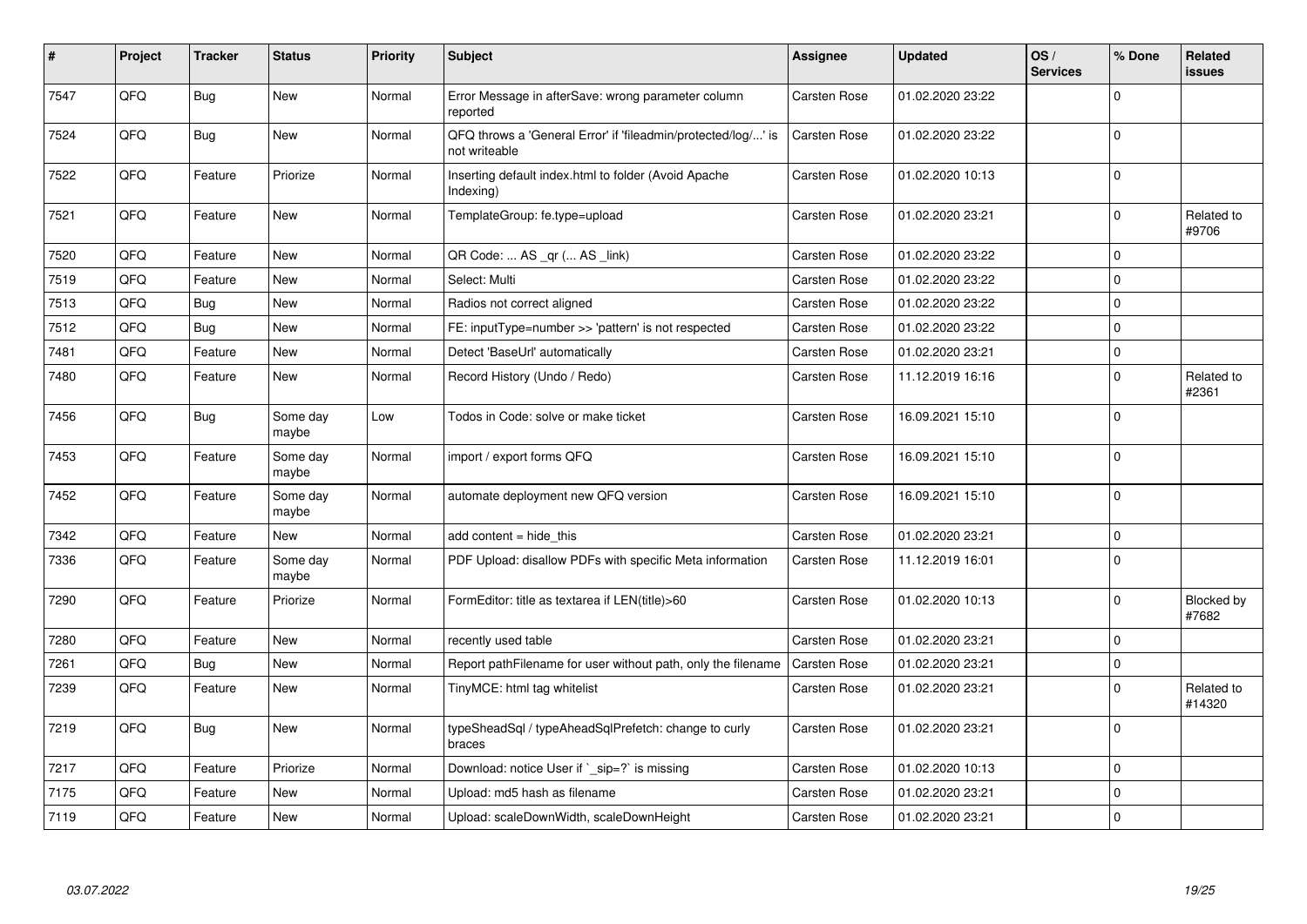| #    | Project | <b>Tracker</b> | <b>Status</b>     | <b>Priority</b> | <b>Subject</b>                                                                                                             | Assignee            | <b>Updated</b>   | OS/<br><b>Services</b> | % Done      | <b>Related</b><br>issues                    |
|------|---------|----------------|-------------------|-----------------|----------------------------------------------------------------------------------------------------------------------------|---------------------|------------------|------------------------|-------------|---------------------------------------------|
| 7109 | QFQ     | Feature        | <b>New</b>        | Normal          | Dynamic Updates: row/element hide                                                                                          | <b>Carsten Rose</b> | 01.02.2020 23:22 |                        | $\Omega$    | Has<br>duplicate<br>#4081                   |
| 7107 | QFQ     | Feature        | Some day<br>maybe | Normal          | Showcase Registration Tool: Anmeldung / Administration :<br>Liste Anmeldungen / Emaileinaldung                             | <b>Carsten Rose</b> | 11.12.2019 16:01 |                        | $\Omega$    |                                             |
| 7102 | QFQ     | Feature        | <b>New</b>        | Normal          | Comment sign in report: '#' and '--'                                                                                       | Carsten Rose        | 01.02.2020 23:21 |                        | $\Omega$    |                                             |
| 7099 | QFQ     | Feature        | New               | Normal          | Redesign FormEditor                                                                                                        | <b>Carsten Rose</b> | 01.02.2020 23:21 |                        | $\Omega$    |                                             |
| 7014 | QFQ     | Bug            | New               | Normal          | Sending invalid emails succeeds when<br>debug.redirectAllMailTo is set                                                     | <b>Carsten Rose</b> | 01.02.2020 23:21 |                        | $\Omega$    |                                             |
| 7002 | QFQ     | Bug            | <b>New</b>        | Normal          | Dynamic Update: row does not disappear / appear                                                                            | <b>Carsten Rose</b> | 01.02.2020 23:22 |                        | $\Omega$    |                                             |
| 6998 | QFQ     | Feature        | Priorize          | Normal          | Form: with debug=on show column information as tooltip of<br>column label                                                  | <b>Carsten Rose</b> | 01.02.2020 10:13 |                        | $\Omega$    |                                             |
| 6912 | QFQ     | Bug            | <b>New</b>        | Normal          | error Message Var 'deadline' already set in SIP - in Form<br>with FE.value={{deadline:R:::{{deadlinePeriod:Y}}}}           | <b>Carsten Rose</b> | 01.02.2020 23:21 |                        | $\Omega$    |                                             |
| 6855 | QFQ     | Feature        | <b>New</b>        | Normal          | With {{feUser:U}}!={{feUser:T}}: Save / Delete: only possible<br>with {{feUserSave:U}}='yes' and '{{feUserDelete:U}}='yes' | <b>Carsten Rose</b> | 01.02.2020 23:21 |                        | $\Omega$    |                                             |
| 6765 | QFQ     | Feature        | <b>New</b>        | Normal          | Moeglichkeit via QFQ eigene Logs zu schreiben                                                                              | Carsten Rose        | 01.02.2020 23:21 |                        | $\Omega$    |                                             |
| 6723 | QFQ     | Feature        | <b>New</b>        | Normal          | Report QFQ Installation and Version                                                                                        | Carsten Rose        | 12.06.2021 09:07 |                        | $\Omega$    |                                             |
| 6715 | QFQ     | Feature        | Some day<br>maybe | Normal          | Code-Refactoring: dbArray vereinheitlichen                                                                                 | <b>Carsten Rose</b> | 11.12.2019 16:02 |                        | $\Omega$    |                                             |
| 6677 | QFQ     | Bug            | <b>New</b>        | Normal          | Error message FE Action Element: no/wrong FE reference<br>who cause the problem.                                           | Carsten Rose        | 01.02.2020 23:21 |                        | $\Omega$    |                                             |
| 6602 | QFQ     | Feature        | <b>New</b>        | Normal          | Formlet: in Report auf Mausklick ein mini-form oeffnen                                                                     | Carsten Rose        | 11.12.2019 16:16 |                        | $\Omega$    |                                             |
| 6594 | QFQ     | Feature        | <b>New</b>        | Normal          | Excel: on download, check if there is a valid sip                                                                          | Carsten Rose        | 01.02.2020 23:21 |                        | $\Omega$    |                                             |
| 6574 | QFQ     | Bug            | Priorize          | Normal          | gfg.log: Fehlermeldung wurde angezeigt, aber nicht geloggt                                                                 | <b>Carsten Rose</b> | 01.02.2020 10:13 |                        | $\Omega$    |                                             |
| 6483 | QFQ     | Bug            | <b>New</b>        | Normal          | R Store funktioniert nicht bei 'Report Notation' im FE                                                                     | Carsten Rose        | 01.02.2020 23:21 |                        | $\Omega$    |                                             |
| 6462 | QFQ     | Bug            | New               | Normal          | File Upload: Nutzlose Fehlermeldung wenn Datei zu gross                                                                    | Carsten Rose        | 01.02.2020 23:21 |                        | $\Omega$    | Related to<br>#6139                         |
| 6437 | QFQ     | Feature        | <b>New</b>        | Normal          | Neuer Mode Button bei FormElementen                                                                                        | Carsten Rose        | 01.02.2020 23:21 |                        | $\Omega$    | Related to<br>#9668.<br>Blocked by<br>#9678 |
| 6292 | QFQ     | Feature        | <b>New</b>        | Normal          | Download: File speichern mit Hash aber original Filename in<br>der Datenbank vermerken fuer Downloads                      | <b>Carsten Rose</b> | 01.02.2020 23:21 |                        | $\Omega$    |                                             |
| 6289 | QFQ     | Feature        | <b>New</b>        | Normal          | Form: Log                                                                                                                  | Carsten Rose        | 01.02.2020 23:21 |                        | $\mathbf 0$ |                                             |
| 6261 | QFQ     | Feature        | <b>New</b>        | Normal          | Persistent SIP                                                                                                             | Carsten Rose        | 12.06.2021 09:07 |                        | $\Omega$    | Related to<br>#10819                        |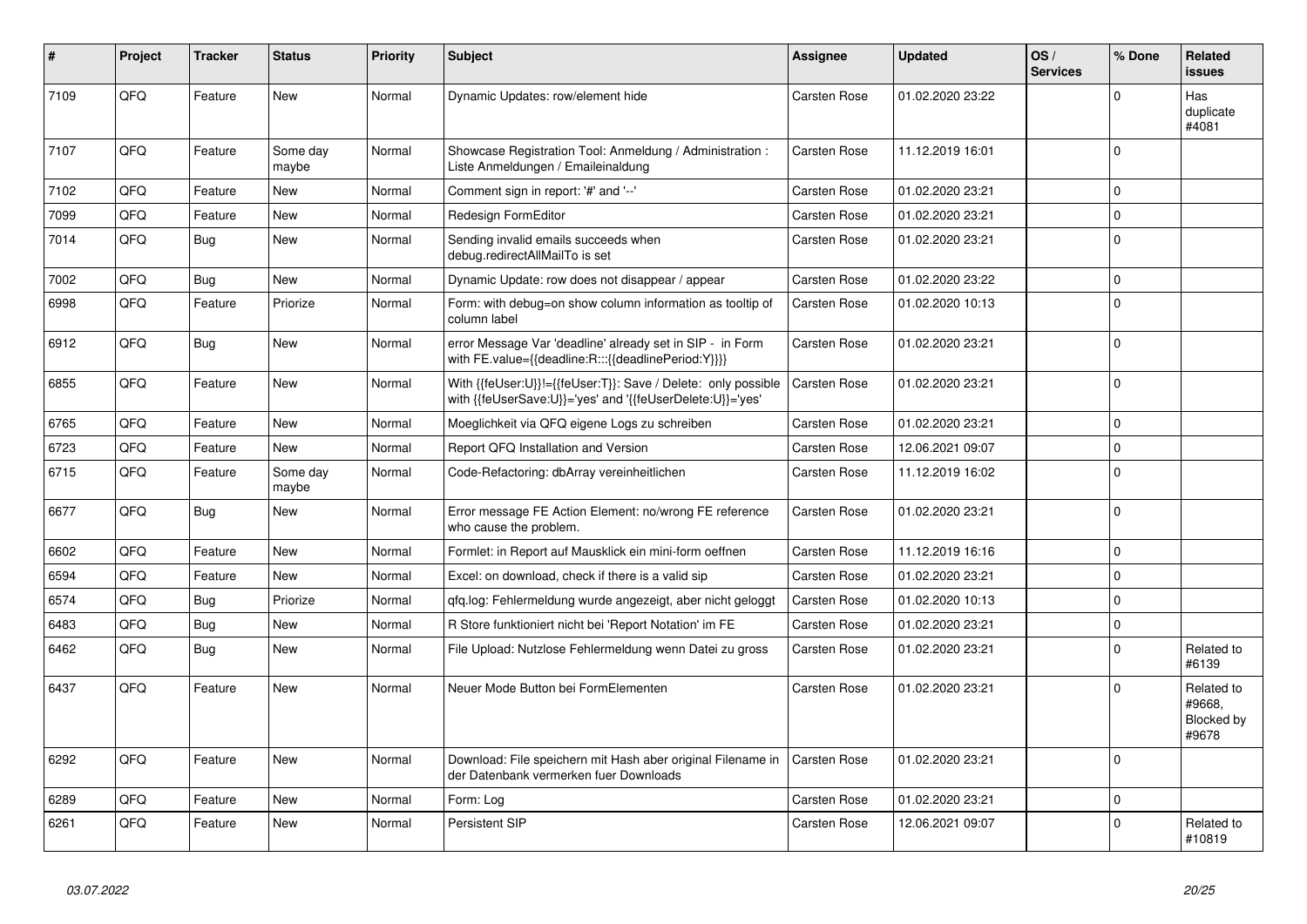| ∦    | Project        | <b>Tracker</b> | <b>Status</b>     | <b>Priority</b> | <b>Subject</b>                                                             | Assignee            | <b>Updated</b>   | OS/<br><b>Services</b> | % Done      | Related<br><b>issues</b>                    |
|------|----------------|----------------|-------------------|-----------------|----------------------------------------------------------------------------|---------------------|------------------|------------------------|-------------|---------------------------------------------|
| 6250 | QFQ            | Feature        | In Progress       | Normal          | Enhance layout: a) Subrecord, b) Subrecord-Title                           | <b>Carsten Rose</b> | 01.02.2020 23:22 |                        | $\mathbf 0$ | Related to<br>#5391                         |
| 6116 | QFQ            | <b>Bug</b>     | Priorize          | High            | value of checkbox not saved                                                | Carsten Rose        | 07.12.2021 17:19 |                        | $\mathbf 0$ |                                             |
| 5991 | QFQ            | Bug            | Some day<br>maybe | Normal          | URLs with ' ' or long parameter are problematic                            | Carsten Rose        | 01.02.2020 23:19 |                        | $\mathbf 0$ |                                             |
| 5983 | QFQ            | Feature        | Some day<br>maybe | Normal          | Form Submit (save & update): normalize date/-time FE                       | Carsten Rose        | 01.02.2020 23:19 |                        | $\mathbf 0$ |                                             |
| 5942 | QFQ            | Feature        | Priorize          | Normal          | 'L' and 'type': append to links, generate via '_link' by using 'u:'        | Carsten Rose        | 01.02.2020 10:13 |                        | $\mathbf 0$ |                                             |
| 5894 | QFQ            | Feature        | Feedback          | Normal          | Typeahead in Report: show/hide rows dynamically                            | Carsten Rose        | 18.02.2022 08:50 |                        | $\mathbf 0$ | Related to<br>#5893,<br>Related to<br>#5885 |
| 5852 | QFQ            | Feature        | Some day<br>maybe | Normal          | Logging: mail.log / sql.log - im FE anzeigen und via AJAX<br>aktualisieren | Carsten Rose        | 01.02.2020 23:19 |                        | $\mathbf 0$ | Related to<br>#5885                         |
| 5782 | QFQ            | Feature        | New               | Normal          | NextCloud API                                                              | Carsten Rose        | 01.02.2020 10:02 |                        | $\mathbf 0$ |                                             |
| 5768 | QFQ            | <b>Bug</b>     | Some day<br>maybe | Normal          | '{{pageLanguage:T}}' missing if QFQ is called via api                      | Carsten Rose        | 01.02.2020 23:19 |                        | $\mathbf 0$ |                                             |
| 5715 | QFQ            | Feature        | New               | High            | PDF Caching                                                                | Carsten Rose        | 03.05.2021 21:14 |                        | $\mathbf 0$ | Related to<br>#5851,<br>Related to<br>#6357 |
| 5706 | QFQ            | Bug            | Some day<br>maybe | Normal          | upload: fileDestination needs to be sanatized                              | Carsten Rose        | 01.02.2020 23:19 |                        | $\mathbf 0$ |                                             |
| 5695 | QFQ            | Feature        | In Progress       | Normal          | Multiform                                                                  | Carsten Rose        | 02.01.2021 18:38 |                        | $\mathbf 0$ |                                             |
| 5665 | QFQ            | Feature        | Some day<br>maybe | Normal          | Versuch das '{{!' nicht mehr noetig ist.                                   | Carsten Rose        | 01.02.2020 23:20 |                        | $\mathbf 0$ | Related to<br>#7432,<br>Related to<br>#7434 |
| 5579 | QFQ            | Feature        | Some day<br>maybe | Normal          | Enhance Doc / Presentation: variable type 'link column type'               | Carsten Rose        | 01.02.2020 23:19 |                        | $\mathbf 0$ |                                             |
| 5576 | QFQ            | Bug            | New               | Normal          | Using MySQL 'DROP' requires privilege - wich is not really<br>necessary.   | Carsten Rose        | 01.02.2020 23:21 |                        | $\mathbf 0$ |                                             |
| 5559 | $\mathsf{QFQ}$ | <b>Bug</b>     | New               | Normal          | FE.type = Upload: 'accept' might contain variables                         | Carsten Rose        | 11.05.2020 21:23 |                        | $\mathsf 0$ |                                             |
| 5557 | QFQ            | Bug            | Some day<br>maybe | Normal          | Form load: STORE_RECORD filled, but should be empty                        | Carsten Rose        | 01.02.2020 23:19 |                        | $\mathbf 0$ |                                             |
| 5548 | QFQ            | Feature        | Some day<br>maybe | Normal          | 801 Textfiles/Scriptfiles als Thumbnail                                    | Carsten Rose        | 07.03.2022 16:26 |                        | $\mathbf 0$ |                                             |
| 5480 | QFQ            | Feature        | Some day<br>maybe | Normal          | QFQ: Dokumentation mit Screenshots versehen                                | Carsten Rose        | 01.02.2020 23:20 |                        | $\mathbf 0$ | Related to<br>#9879                         |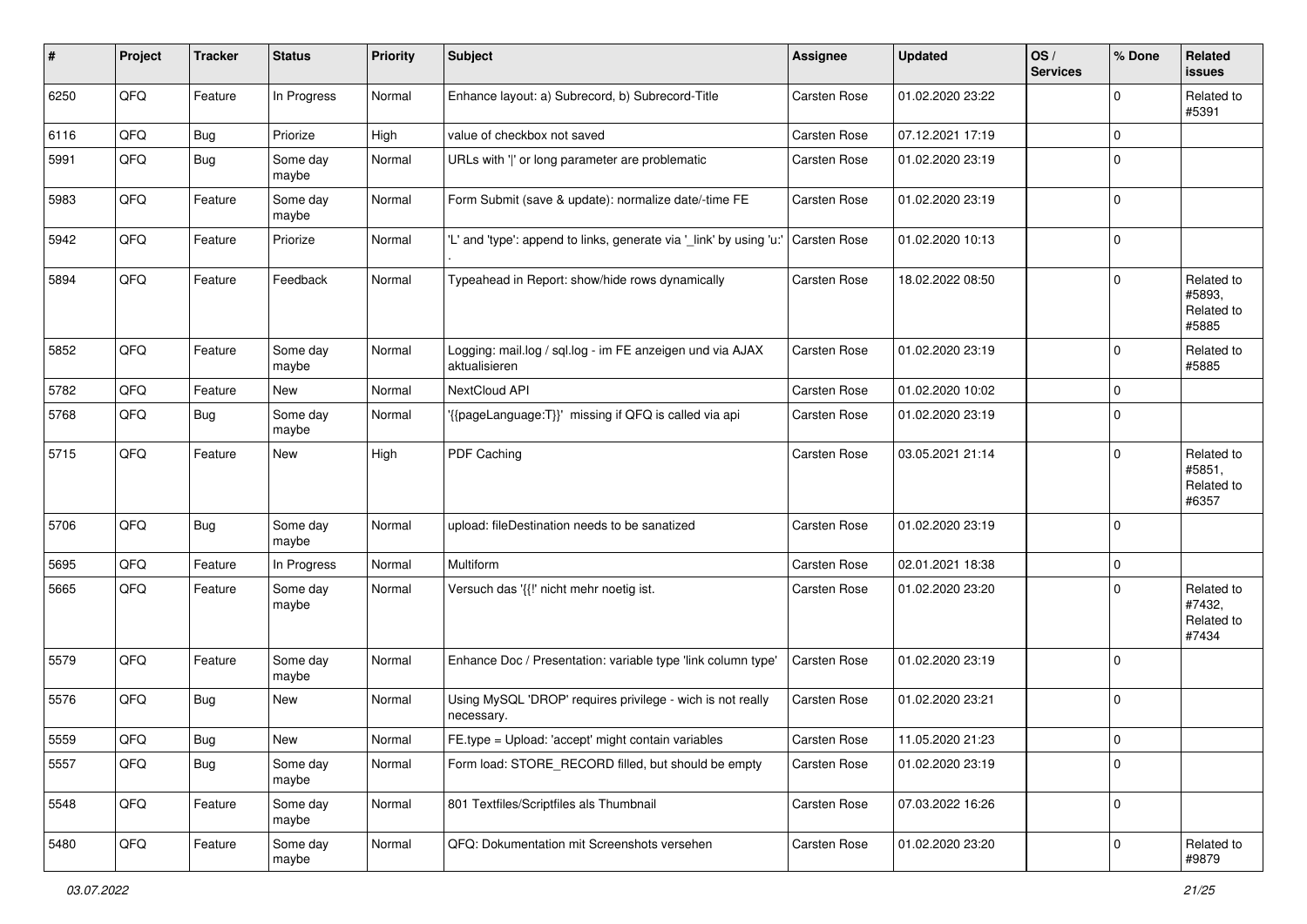| #    | Project | <b>Tracker</b> | <b>Status</b>     | <b>Priority</b> | <b>Subject</b>                                                                                                       | <b>Assignee</b>     | <b>Updated</b>   | OS/<br><b>Services</b> | % Done      | Related<br><b>issues</b>                       |
|------|---------|----------------|-------------------|-----------------|----------------------------------------------------------------------------------------------------------------------|---------------------|------------------|------------------------|-------------|------------------------------------------------|
| 5459 | QFQ     | Bug            | New               | High            | Multi DB: spread system tables between 'QFQ' and<br>'Data'-DB                                                        | Carsten Rose        | 03.05.2021 21:14 |                        | ∩           | Related to<br>#4720                            |
| 5428 | QFQ     | Feature        | Some day<br>maybe | Normal          | secure thumbnail: late render on access.                                                                             | <b>Carsten Rose</b> | 01.02.2020 23:20 |                        | $\mathbf 0$ |                                                |
| 5345 | QFQ     | Feature        | New               | Normal          | Report: UPDATE / INSERT / DELETE statements should<br>trigger subqueries, depending on the result.                   | Carsten Rose        | 27.05.2020 16:11 |                        | $\Omega$    |                                                |
| 5305 | QFQ     | Bug            | New               | Normal          | Upload FormElement: nicht disabled by readonly Form                                                                  | Carsten Rose        | 16.06.2021 13:43 |                        | $\Omega$    | Related to<br>#9347,<br>Related to<br>#9834    |
| 5221 | QFQ     | Bug            | <b>New</b>        | High            | Download Dialog: Bleibt stehen in FF wenn Datei<br>automatisch gespeichert wird.                                     | Carsten Rose        | 03.05.2021 21:14 |                        | $\Omega$    |                                                |
| 5132 | QFQ     | Feature        | Some day<br>maybe | Normal          | Error Message sendmail missing attachment: more details                                                              | Carsten Rose        | 01.02.2020 23:19 |                        | $\mathbf 0$ |                                                |
| 5131 | QFQ     | Feature        | New               | Normal          | Activate Spin Gear ('wait/busy' indicator) via LINK attribute                                                        | Carsten Rose        | 01.02.2020 23:21 |                        | $\mathbf 0$ |                                                |
| 5021 | QFQ     | Bug            | Some day<br>maybe | Normal          | FE.typ=extra - during save displays error 'datum2' already<br>filled in STORE_SIP - the value is stored nevertheless | Carsten Rose        | 01.02.2020 23:19 |                        | $\Omega$    | Related to<br>#3875                            |
| 4956 | QFQ     | Feature        | Some day<br>maybe | Normal          | Sendmail: Benutzerdefinierte Headers                                                                                 | <b>Carsten Rose</b> | 11.12.2019 16:02 |                        | $\Omega$    |                                                |
| 4872 | QFQ     | Feature        | Some day<br>maybe | Normal          | Fields of Typo3 page available in STORE_TYPO3                                                                        | Carsten Rose        | 01.02.2020 23:19 |                        | 0           |                                                |
| 4869 | QFQ     | Feature        | Some day<br>maybe | Normal          | Dynamic Update (show, hide, readonly?, required?) for<br><b>Template Group Elements</b>                              | Carsten Rose        | 01.02.2020 23:19 |                        | $\Omega$    | Related to<br>#4865                            |
| 4839 | QFQ     | Feature        | Some day<br>maybe | Normal          | qfq-handle in <head> Abschnitt</head>                                                                                | Carsten Rose        | 11.12.2019 16:02 |                        | $\Omega$    |                                                |
| 4771 | QFQ     | <b>Bug</b>     | Some day<br>maybe | Normal          | gfg: select-down-values empty after save (edit-form for<br>program administrators)                                   | Carsten Rose        | 01.02.2020 23:20 |                        | $\Omega$    | Related to<br>#4549, Has<br>duplicate<br>#4282 |
| 4757 | QFQ     | Feature        | Some day<br>maybe | Normal          | Test subrecord: download links ok? Links ok?                                                                         | Carsten Rose        | 01.02.2020 23:20 |                        | $\Omega$    |                                                |
| 4756 | QFQ     | Bug            | New               | Normal          | Form dirty even nothing changes                                                                                      | <b>Carsten Rose</b> | 11.12.2019 16:16 |                        | $\mathbf 0$ |                                                |
| 4659 | QFQ     | <b>Bug</b>     | Some day<br>maybe | Normal          | infoButtonExtra                                                                                                      | Carsten Rose        | 01.02.2020 23:20 |                        | $\Omega$    |                                                |
| 4652 | QFQ     | Feature        | Some day<br>maybe | Normal          | UZH CD: Weiterleitung auf benutzerdefinierte 403/404 Seite                                                           | <b>Carsten Rose</b> | 01.02.2020 23:20 |                        | 0           |                                                |
| 4651 | QFQ     | <b>Bug</b>     | Some day<br>maybe | Normal          | "Loading document" Modal wird angezeigt bei uzhcd type=2<br>Ansicht                                                  | <b>Carsten Rose</b> | 01.02.2020 23:20 |                        | 0           |                                                |
| 4650 | QFQ     | Feature        | Some day<br>maybe | Normal          | Convert html to doc/rtf                                                                                              | Carsten Rose        | 01.02.2020 23:20 |                        | $\mathbf 0$ | Related to<br>#10704                           |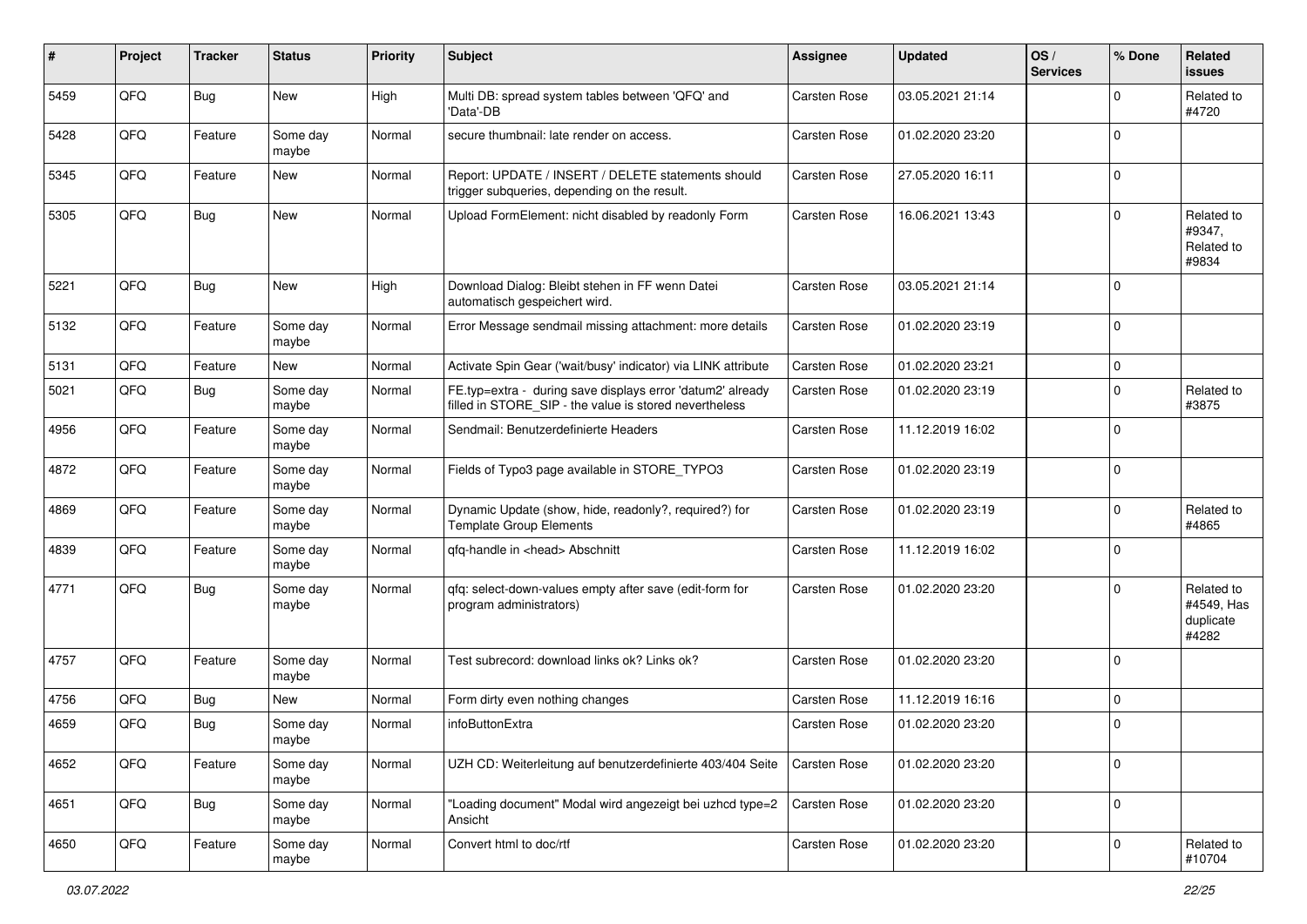| #    | Project        | <b>Tracker</b> | <b>Status</b>     | <b>Priority</b> | <b>Subject</b>                                                                                                          | <b>Assignee</b> | <b>Updated</b>   | OS/<br><b>Services</b> | % Done      | Related<br><b>issues</b>                    |
|------|----------------|----------------|-------------------|-----------------|-------------------------------------------------------------------------------------------------------------------------|-----------------|------------------|------------------------|-------------|---------------------------------------------|
| 4606 | QFQ            | Feature        | Some day<br>maybe | Normal          | link: qualifier to render bootstrap button                                                                              | Carsten Rose    | 01.02.2020 23:19 |                        | $\Omega$    |                                             |
| 4583 | QFQ            | Bug            | Some day<br>maybe | Normal          | Dynamic Update bei TypeAhead Feldern                                                                                    | Carsten Rose    | 01.02.2020 23:19 |                        | 0           |                                             |
| 4549 | QFQ            | Bug            | Some day<br>maybe | Normal          | TemplateGroups: FE.type SELECT loose selected value<br>after save                                                       | Carsten Rose    | 01.02.2020 23:20 |                        | $\Omega$    | Related to<br>#4548,<br>Related to<br>#4771 |
| 4528 | QFQ            | Bug            | Some day<br>maybe | Normal          | extraButtonLock mit SQLAhead Bug                                                                                        | Carsten Rose    | 01.02.2020 23:19 |                        | $\mathbf 0$ |                                             |
| 4413 | QFQ            | Feature        | New               | Normal          | fieldset: show/hidden, modeSql, dynamicUpdate                                                                           | Carsten Rose    | 09.02.2022 15:19 |                        | $\mathbf 0$ |                                             |
| 4365 | QFQ            | Feature        | Some day<br>maybe | Normal          | Multi Language: new way of config                                                                                       | Carsten Rose    | 01.02.2020 23:20 |                        | $\Omega$    |                                             |
| 4349 | QFQ            | Feature        | Some day<br>maybe | Normal          | link download: downloaded external URL to<br>deliver/concatenate - check mimetipe and handle it correctly               | Carsten Rose    | 11.12.2019 16:02 |                        | $\Omega$    |                                             |
| 4343 | QFQ            | Feature        | Some day<br>maybe | Normal          | Link: Classifier to add 'attributes'                                                                                    | Carsten Rose    | 01.02.2020 23:20 |                        | $\Omega$    | Related to<br>#14077                        |
| 4330 | QFQ            | Feature        | Some day<br>maybe | Normal          | Error Message: report missing {{ / }} in sqlUpdate, sqlInsert,<br>sqlDelete, sqlAfter, sqlBefore in FE action elements. | Carsten Rose    | 01.02.2020 23:20 |                        | $\mathbf 0$ |                                             |
| 4328 | QFQ            | Bug            | Some day<br>maybe | Normal          | Error Message: Show FE name/number on problems in FE                                                                    | Carsten Rose    | 01.02.2020 23:20 |                        | $\mathbf 0$ |                                             |
| 4293 | QFQ            | Bug            | Some day<br>maybe | Normal          | Download broken if token 'd:' is missing - but no error<br>message                                                      | Carsten Rose    | 11.12.2019 16:03 |                        | $\Omega$    | Related to<br>#7514                         |
| 4279 | QFQ            | Bug            | Some day<br>maybe | High            | config.linkVars lost                                                                                                    | Carsten Rose    | 03.05.2021 21:14 |                        | $\Omega$    |                                             |
| 4259 | QFQ            | Feature        | Some day<br>maybe | Normal          | Instant trigger a cron job                                                                                              | Carsten Rose    | 11.12.2019 16:03 |                        | $\mathbf 0$ |                                             |
| 4258 | QFQ            | Feature        | Some day<br>maybe | High            | System Defaults: Forms                                                                                                  | Carsten Rose    | 03.05.2021 21:14 |                        | $\mathbf 0$ |                                             |
| 4250 | QFQ            | Feature        | New               | Normal          | AutoCron in QFQ via PHP                                                                                                 | Carsten Rose    | 01.02.2020 23:21 |                        | 0           | Related to<br>#3292,<br>Related to<br>#3291 |
| 4197 | $\mathsf{QFQ}$ | Feature        | Some day<br>maybe | Normal          | Unit Test fuer JSON Stream von QuickFormQuery.php ><br>doForm()                                                         | Carsten Rose    | 11.12.2019 16:03 |                        |             |                                             |
| 4092 | QFQ            | <b>Bug</b>     | Some day<br>maybe | Normal          | 1) Logging verbessern wann welches FE warum ausgefuehrt<br>wird, 2) Documentation: Best Practice Template Group         | Carsten Rose    | 01.02.2020 23:19 |                        | $\mathbf 0$ | Related to<br>#3504                         |
| 4082 | QFQ            | Feature        | <b>New</b>        | Normal          | Dynamic Update: modeSql - useful default                                                                                | Carsten Rose    | 01.02.2020 23:22 |                        | 0           |                                             |
| 4050 | QFQ            | Feature        | New               | Normal          | sql.log: 1) FormElement ID which causes a specific action,<br>2) Result in the same row.                                | Carsten Rose    | 15.04.2020 11:35 |                        | $\mathbf 0$ | Related to<br>#5458                         |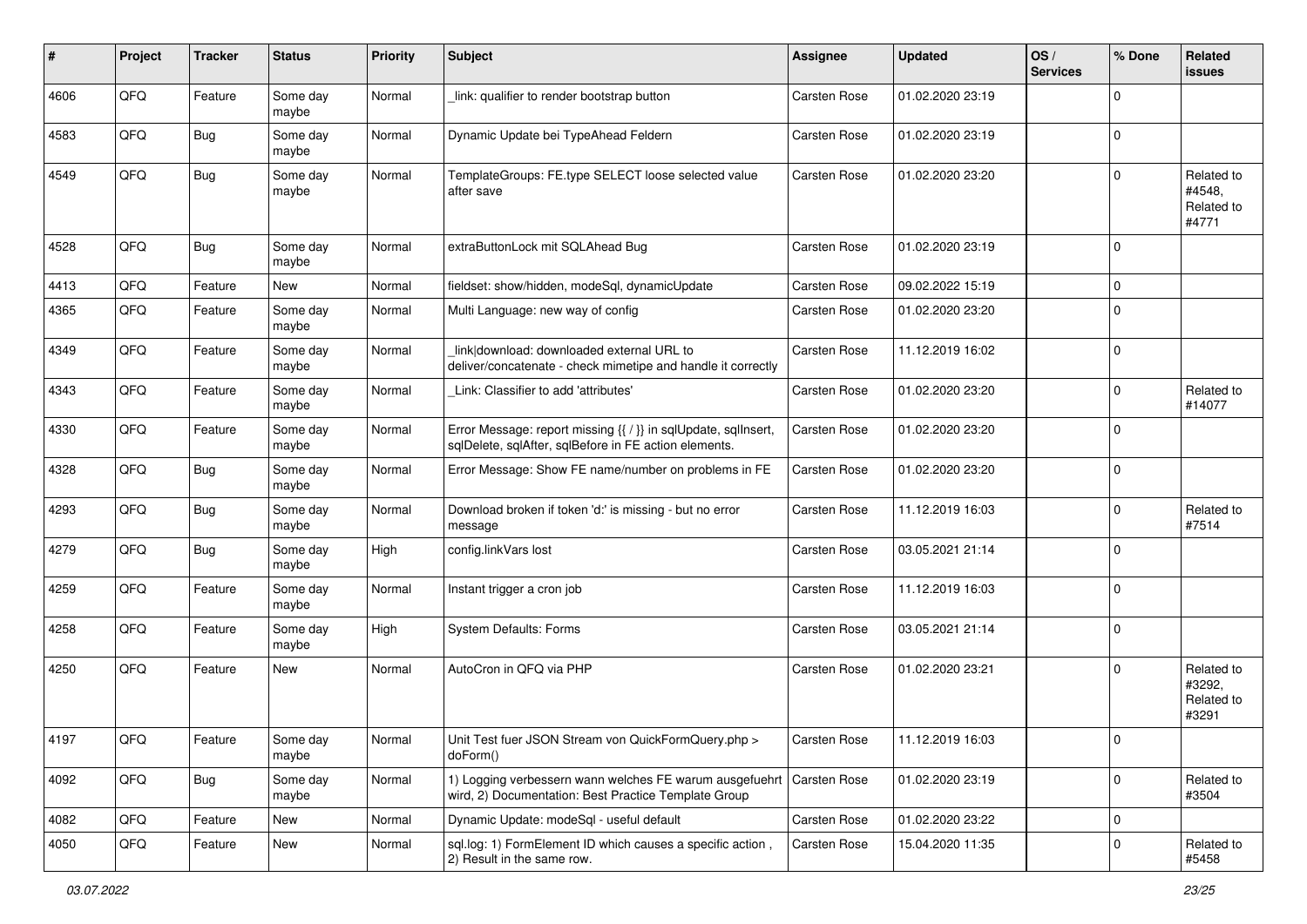| $\vert$ # | Project | <b>Tracker</b> | <b>Status</b>     | <b>Priority</b> | <b>Subject</b>                                                                                                                      | Assignee            | <b>Updated</b>   | OS/<br><b>Services</b> | % Done      | Related<br>issues                           |
|-----------|---------|----------------|-------------------|-----------------|-------------------------------------------------------------------------------------------------------------------------------------|---------------------|------------------|------------------------|-------------|---------------------------------------------|
| 4026      | QFQ     | Feature        | Some day<br>maybe | Normal          | sqlLog.sql: log number of FE.id                                                                                                     | Carsten Rose        | 11.12.2019 16:03 |                        | $\Omega$    | Related to<br>#5458                         |
| 4023      | QFQ     | Feature        | <b>New</b>        | Normal          | prepared statements - FE action: salveld, sglInsert,<br>sglUpdate, sglDelete, sglBefore, sglAfter                                   | Carsten Rose        | 11.12.2019 16:15 |                        | $\Omega$    |                                             |
| 4018      | QFQ     | Feature        | <b>New</b>        | Normal          | typeahead: long query parameter / answer triggers 'Attack<br>detected' and purges current SIP storage.                              | Carsten Rose        | 29.06.2022 22:46 |                        | $\Omega$    | Related to<br>#9077                         |
| 4008      | QFQ     | <b>Bug</b>     | Some day<br>maybe | Normal          | FormElemen.type=sendmail: wrong 'TO' if 'real<br>name <rea@mail.to>' is used</rea@mail.to>                                          | Carsten Rose        | 11.12.2019 16:03 |                        | $\Omega$    |                                             |
| 3991      | QFQ     | Feature        | Some day<br>maybe | Normal          | report: Columnname '_skipWrap' skips 'fbeg', 'fend'                                                                                 | Carsten Rose        | 11.12.2019 16:03 |                        | $\Omega$    |                                             |
| 3990      | QFQ     | Feature        | Some day<br>maybe | High            | custom class definition: add space automatically                                                                                    | <b>Carsten Rose</b> | 03.05.2021 21:14 |                        | $\Omega$    |                                             |
| 3967      | QFQ     | Feature        | Some day<br>maybe | High            | Report: Checkbox, Radio, Dropdown, Input welches ohne<br>Submit funktioniert - 'Inline-Form'                                        | <b>Carsten Rose</b> | 03.05.2021 21:14 |                        | $\Omega$    |                                             |
| 3947      | QFQ     | Feature        | Some day<br>maybe | Normal          | Attack detectect: logout current user                                                                                               | Carsten Rose        | 11.12.2019 16:03 |                        | $\Omega$    | Related to<br>#5458.<br>Related to<br>#6299 |
| 3942      | QFQ     | Feature        | Some day<br>maybe | Normal          | Action Elemente: neu generierte IDs via FE weitergeben                                                                              | Carsten Rose        | 11.12.2019 16:03 |                        | $\Omega$    | Related to<br>#3941                         |
| 3941      | QFQ     | Feature        | Some day<br>maybe | Normal          | sqlAfter: es sollten mehrere moeglich sein                                                                                          | Carsten Rose        | 11.12.2019 16:03 |                        | $\Omega$    | Related to<br>#3942                         |
| 3905      | QFQ     | Feature        | Some day<br>maybe | Normal          | Documentation: Best Practice anhand eines Online<br>Bewerbungstools                                                                 | Carsten Rose        | 11.12.2019 16:03 |                        | $\Omega$    |                                             |
| 3900      | QFQ     | Feature        | Some day<br>maybe | Normal          | Extend documentation of 'Copy / Paste'                                                                                              | Carsten Rose        | 11.12.2019 16:03 |                        | $\Omega$    | Related to<br>#3899                         |
| 3895      | QFQ     | Bug            | Some day<br>maybe | Normal          | typeahead pedantic: on lehrkredit Idap webpass - if only one<br>person is in dropdown, such person can't be selected                | Carsten Rose        | 11.12.2019 16:03 |                        | $\Omega$    |                                             |
| 3882      | QFQ     | <b>Bug</b>     | Some day<br>maybe | Normal          | templateGroup: disable 'add' if limit is reached - funktioniert<br>nicht wenn bereits records existierten                           | <b>Carsten Rose</b> | 11.12.2019 16:03 |                        | $\Omega$    |                                             |
| 3877      | QFQ     | Feature        | Some day<br>maybe | Normal          | FormEditor: die Felder die aktuell nicht gebraucht werden<br>nur auf readonly/disabled setzen (nicht ausblenden > das<br>irritiert. | <b>Carsten Rose</b> | 11.12.2019 16:03 |                        | $\mathbf 0$ |                                             |
| 3867      | QFQ     | Feature        | Priorize          | Normal          | Readonly Formular: Template Groups add/delete<br>ausbeldnen                                                                         | Carsten Rose        | 05.05.2021 22:12 |                        | I۵          |                                             |
| 3848      | QFQ     | Feature        | Some day<br>maybe | High            | Antivirus check fuer Upload files in qfq?                                                                                           | Carsten Rose        | 03.05.2021 21:14 |                        | $\Omega$    | Related to<br>#4131                         |
| 3811      | QFQ     | <b>Bug</b>     | Some day<br>maybe | Normal          | Dynamic Update: extraButtonInfo - Text aktualisieren                                                                                | <b>Carsten Rose</b> | 11.12.2019 16:03 |                        | $\Omega$    | Related to<br>#11517                        |